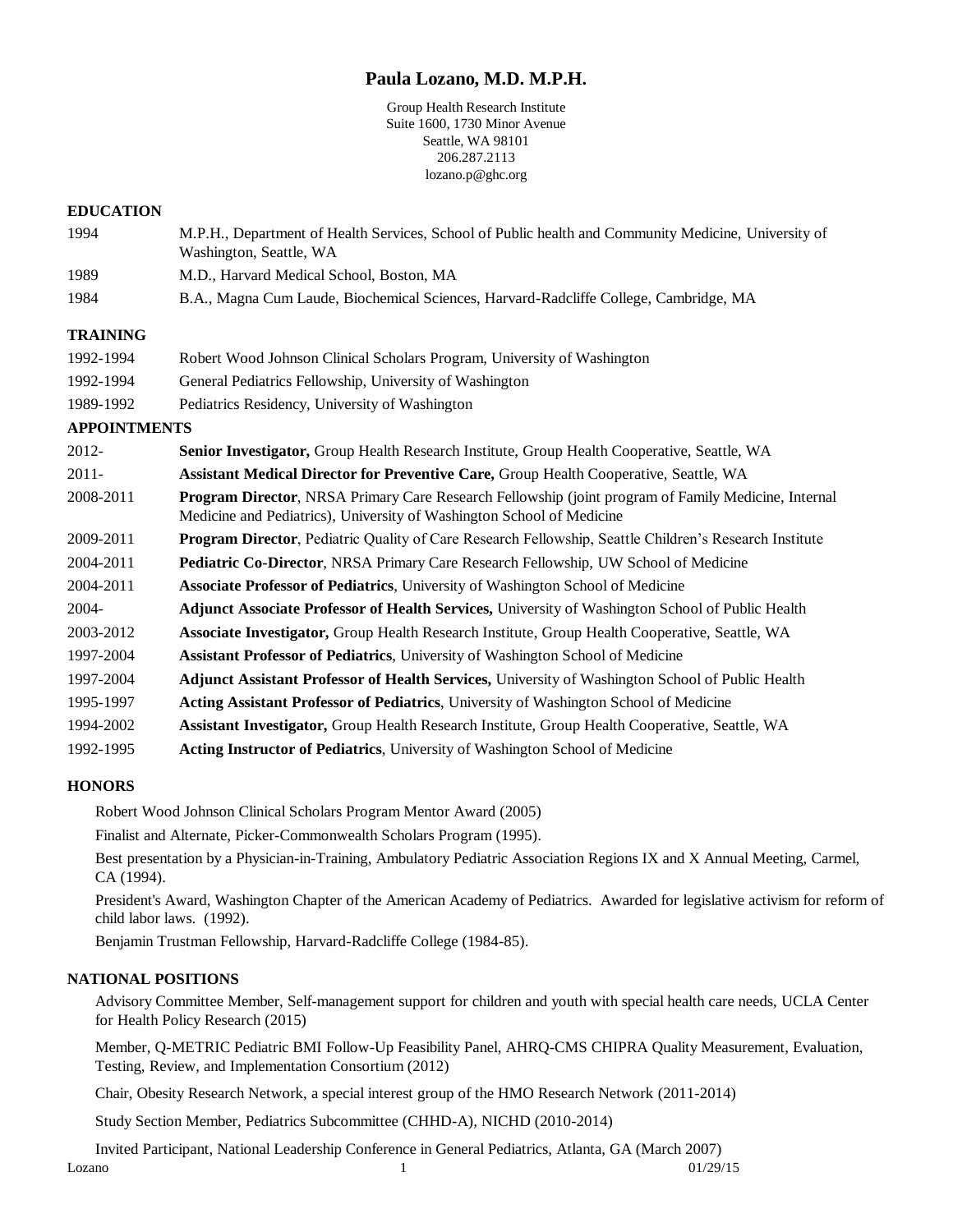Member, Cultural Competency Advisory Committee, National Initiative for Child Healthcare Quality and California Endowment (2004)

Faculty member, Asthma Collaborative, Robert Wood Johnson National Program for Improving Chronic Illness Care and the Institute for Healthcare Improvement (February 2000-March 2001)

Member, Asthma Working Group of the Chronic Care Performance Measures Project, National Committee for Quality Assurance (1996-97)

Consultant to the Foundation for Accountability, Performance Measures for Asthma (1996)

Invited participant, Packard Foundation Conference on the Status of Pediatric Practice Guidelines, Boston, MA (March, 1996)

#### **ADMINSTRATIVE RESPONSIBILITIES/COMMITTEES/SERVICE**

#### **STATE**

Commissioned Member, Robert Bree Collaborative, Washington State commission charged with identifying specific ways to improve health care quality, outcomes, and affordability statewide. (2014-present)

Member, Statewide Pioneering Healthier Communities, Robert Wood Johnson Foundation funded initiative of the Washington State Alliance of YMCAs (2014-present)

## **LOCAL**

Chair, Asthma Guideline Team, Group Health Cooperative (2015-present) Childhood Obesity lecture for Group Health Family Practice residency, (December 2014) Chair, Tobacco Guideline Team, Group Health Cooperative (2014-present) Chair, Prenatal Care Guideline Team, Group Health Cooperative (2014-present) Chair, Obesity Logic Work Cell, Care Management Design Team (2012-2014) Chair, Alcohol Guideline Team, Group Health Cooperative (2012-2014) Chair, Weight Management Guideline Team, Group Health Cooperative (2012-2013) Member, Vaccine Trial Review Group, Group Health Research Institute (2012-present) Course Director, "Pediatric and Adolescent Primary Care" (8-hr CME course), Group Health Cooperative (February 2012) Co-Chair, Tobacco and Alcohol Prevention Team, Group Health Cooperative (2011-2014) Chair, Evaluation Committee for Director of Center for Community Health and Evaluation, Group Health Research Institute (2011) Behavioral Scientist Search Committee, Group Health Research Institute (2010) General Pediatrics Faculty Representative, Inpatient Ward Team Rapid Process Improvement Event, Seattle Children's Hospital (2010) Research Advisory Committee on Pay for Performance, Seattle Children's Research Institute (2010) Obesity Workgroup, Research Subcommittee, Seattle Children's Research Institute (2009-2010) Member, Global Health and Community Advocacy Pathways Steering Committee, UW Pediatrics Residency (2008-2010) Lead, NRSA Primary Care Fellowship grant submission (2008) Strategic Planning Committee, Division of General Pediatrics (2007) Member, Pediatric Council, Harborview Medical Center (2006-present) Obesity Researcher Search Committee, Department of Pediatrics (2006) Healthcare Quality and Safety Researcher Search Committee, Department of Pediatrics (2004) Wed-Based Research Special Interest Group, Center for Health Studies (2003-2005) Child Health Institute Governance Committee, University of Washington (2003-2004) Faculty Retreat Planning Committee, Center for Health Studies (2003) Informatics Researcher Search Committee, Center for Health Studies (2003) Space Committee, Child Health Institute, University of Washington (2002) Strategic Planning Mini-Retreat Planning Committee, Center for Health Studies (2001) Adolescent Medicine Search Committee, Department of Pediatrics, UW (2000-2001)

Research Infrastructure Committee, Child Health Institute, University of Washington (2000-2001)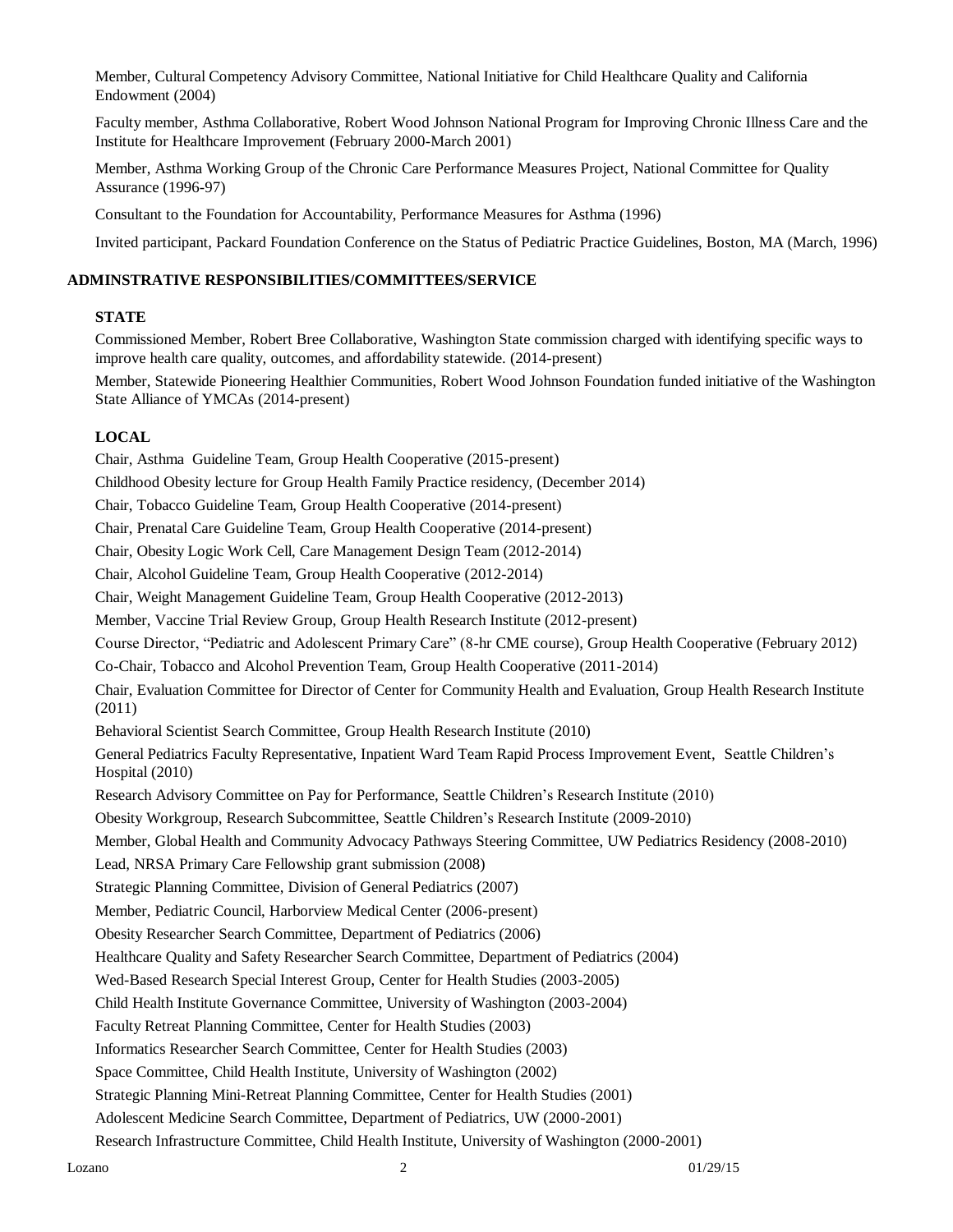Complementary/Alternative Medicine Advisory Committee, Department of Pediatrics, UW (2000)

Chairperson, University of Washington Physicians Asthma Committee (2000)

Complementary/Alternative Medicine Search Committee, Center for Health Studies (2000)

Literacy Program Committee, Harborview Children and Teens Clinic (1998-2005)

Epidemiology/Health Services Affinity Group, Department of Pediatrics/Children's Hospital and Regional Medical Center (1998)

Clinical Information Systems Advisory Committee, Harborview/University of Washington Medical Center, (1997-1998). Director, Residents' Continuity Clinic, Harborview Children and Teens Clinic, Pediatrics Residency Program, University of Washington (1995-2002)

Asthma Roadmap Team, Department of Clinical Planning and Improvement, Group Health Cooperative of Puget Sound (1995- 1999).

## **OTHER TRAINING**

Associates Program, Group Health Physicians, Seattle, WA (2011-2014)

The Art of Behavior Change Counseling: An Introduction to Motivation Interviewing - Level I (Steven Berg-Smith, MS), National Wellness Conference, Stevens Point, WI, July 9-10, 2005.

The Art of Behavior Change Counseling: An Advanced Training in Motivational Interviewing - Level II, (Steven Berg-Smith, MS), National Wellness Conference, Stevens Point, WI, July 19-20, 2006.

## **OTHER EXPERIENCE**

Epidemiology Intelligence Service (EIS) clerkship, Centers for Disease Control (1988).

Visiting fellowship, Centro Latinoamericano de Perinatologia, Montevideo, Uruguay; and Hospital Materno-Infantil, Bogota, Colombia. (1984-85).

## **EDITORIAL RESPONSIBILITIES**

none

## **REVIEWER FOR PEER-REVIEWED JOURNALS**

*Pediatrics, JAMA Pediatrics, The Permanente Journal, Health Services Research, Journal of Clinical Epidemiology, JAMA, American Journal of Managed Care, Pharmacoepidemiology, Pediatric Pulmonology, Ambulatory Pediatrics*

## **MEMBERSHIPS**

Society for Pediatric Research Ambulatory Pediatric Association American Public Health Association American Academy of Pediatrics HMO Research Network AcademyHealth

## **CERTIFICATION/LICENSURE:**

State of Washington Medical License since 1989 Diplomate, American Board of Pediatrics, 1992; recertified 2007

**PEER-REVIEWED PUBLICATIONS** († denotes a paper in which I was a primary mentor for a fellow, resident or student.)

- 1. Eschler J, Kendall L, O'Leary K, Vizer LM, **Lozano P**, McClure JB, Pratt W, Ralston JD. Shared Calendars for Home Health Management. In Proceedings of the 18th ACM Conference on Computer-supported Cooperative Work and Social Computing. March, 2015.
- 2. Kendall L, Eschler J, **Lozano P**, McClure JB, Vizer LM, Ralston JD, Pratt W. Engineering for reliability in at-home chronic disease management. In Proceedings of the AMIA Annual Fall Symposium. November, 2014.
- 3. Riggs KR, **Lozano P**, Mohelnitzky A, Rudnick S, Richards J. An adaptation of family-based behavioral pediatric obesity treatment for a primary care setting: Group Health's Family Wellness Program pilot. Perm Jl. 2014 Summer;18(3):4-10. In 2014 Jun 9. doi:10.7812/TPP/13-144. [Epub ahead of print] PubMed PMID: 24937148.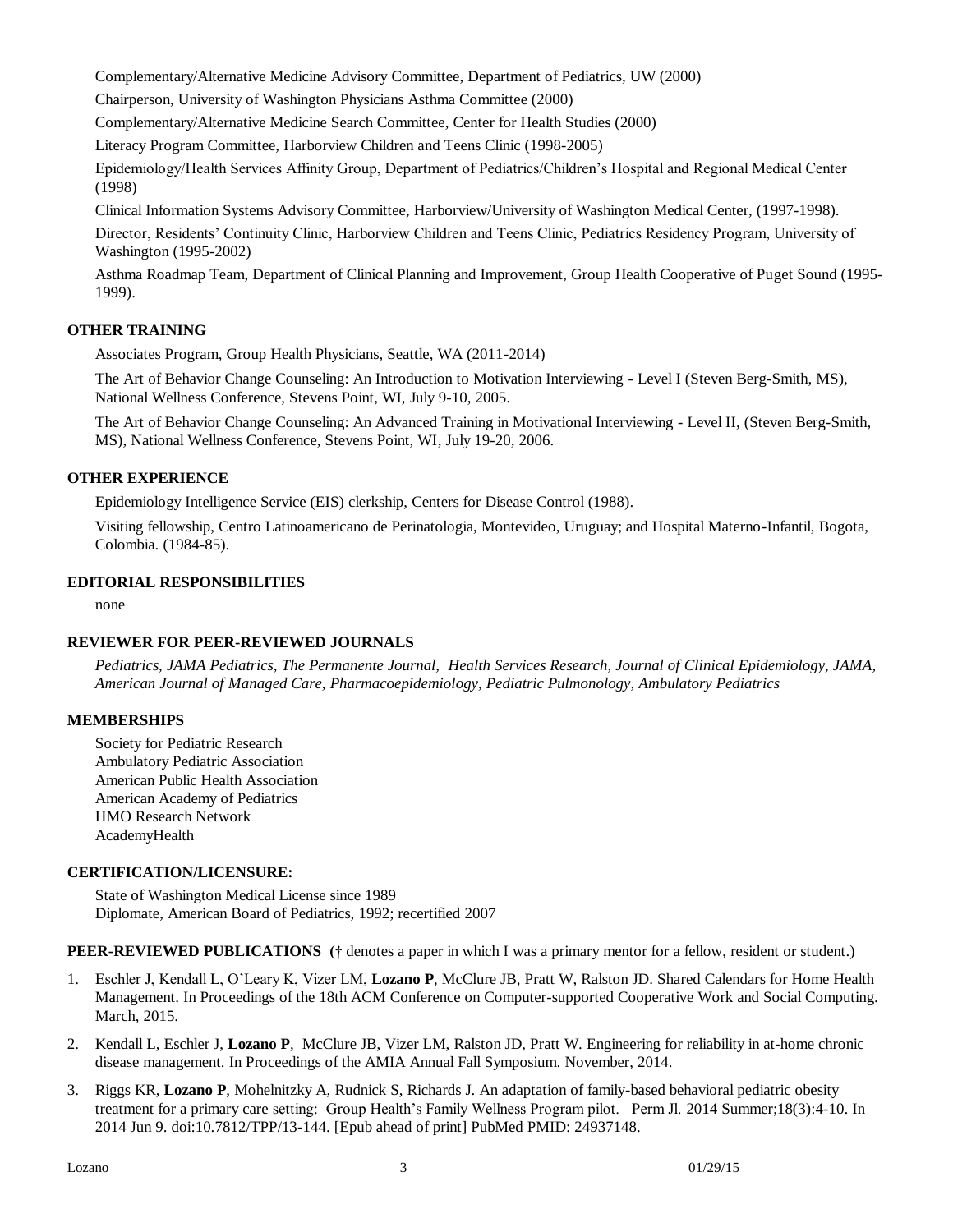- 4. Linde, JA, Sevcik, SM, Petrich, CA., Gardner, J.K., Laska, MN., **Lozano P**., Lytle, LA. Translating a Health Behavior Change Intervention for Delivery to Two-Year College Students: The Importance of Formative Research. *Transl Behav Med: Practice, Policy and Research*. 2014 Jun;4(2):160-9. PMC4041923
- 5. Saelens, BE, **Lozano P**, & Scholz, K. A randomized clinical trial comparing delivery of behavioral pediatric obesity treatment using standard and enhanced motivational approaches. *J Pediatr Psychol*. 2013 Jul 31. [Epub ahead of print] PMC23902797
- 6. Grow HM, Hsu C, Liu LL, Briner L, Jessen-Fiddick T, **Lozano P**, Saelens BE. Understanding Family Motivations and Barriers to Participation in Community-Based Programs for Overweight Youth: One Program Model Does Not Fit All. J Public Health Manag Pract. 2013 Jan 16. [Epub ahead of print]
- 7. Christakis DA, Garrison MM, **Lozano P**, Meischke H, Zhou C, Zimmerman FJ. Improving parental adherence with asthma treatment guidelines: a randomized controlled trial of an interactive website. *Acad Pediatr*. 2012 Jul-Aug;12(4):302-11. Epub 2012 Jun 11. PMC3527015.
- 8. Meischke H, **Lozano P,** Zhou C, Garrison MM, Christakis D. Engagement in "My Child's Asthma", an interactive web-based pediatric asthma management intervention. Int J Med Inform. 2011 Nov;80(11):765-74. Epub 2011 Sep 29. PMC3255480
- 9. Cobb NK, Graham AL, Byron MJ, Abrams DB; Workshop Participants. Online social networks and smoking cessation: a scientific research agenda. *J Med Internet Res*. 2011 Dec 19;13(4):e119. PMC3278105
- 10. Van Cleve WC, Hagan P, **Lozano P**, Mangione-Smith R, Investigating a Pediatric Hospital's Response to an Inpatient Census Surge During the 2009 H1N1 Influenza Pandemic *The Joint Commission Journal on Quality and Patient Safety.*  2011;37(8):376-82.
- 11. Tandon PS, Zhou C, Chan NL, **Lozano P**, Couch SC, Glanz K, Krieger J, Saelens BE. The Impact of Menu Labeling on Fast Food Purchases for Children and Parents. *Am J Prev Med*. 2011 Oct;41(4):434-8.
- 12. Garrison MM, **Lozano P**, Christakis DA. Controller Medication Use and Sleep Problems in Pediatric Asthma: A Longitudinal Case-Crossover Analysis. *Arch Pediatr Adol Med.* 2011 Sep;165(9):826-30.
- 13. **†**Ahrens KR, Garrison M, DuBois DL, Richardson LP, Spencer R, **Lozano P**. Qualitative exploration of relationships with important non-parental adults in the lives of youth in foster care. *Children and Youth Services Review.* 2011 Jun 1;33(6):1012- 1023. PubMed Central PMCID: PMC3363001.
- 14. **†**Wilkins V, **Lozano P**, Elliott M, Mangione-Smith R. The Association between Care Experiences and Parent Ratings of Care for Different Racial, Ethnic and Language Groups in a Medicaid Population. *Health Serv Res.* 2011 Jun;46(3):821-39. Epub 2011 Jan 28.
- 15. **†**Ahrens KR, DuBois DL, **Lozano P**, Richardson LP. Naturally-acquired mentoring relationships and young adult outcomes among adolescents with learning disabilities. *Learning Disabilities Research & Practice.* 2010 Nov; 25(4):207-216.
- 16. **†**Tandon PS, Zhou C, **Lozano P**, Christakis DA. Preschoolers' Total Daily Screen Time at Home and by Type of Child Care. *J Pediatr.* 2011 Feb;158(2):297-300. Epub 2010 Oct 27.
- 17. **Lozano P**, McPhillips HA, Hartzler B, Robertson AS, Runkle C, Scholz KA, Stout JW, Kieckhefer GM. A randomized trial of teaching brief Motivational Interviewing to pediatric trainees to promote healthy behaviors in families. *Arch Pediatr Adol Med.* 2010 Jun;164(6):561-6.
- 18. **†**Quistberg AD, **Lozano P**, Mack CD, Schwartz R, Ebel BE. A comparison of self-report and direct observation of booster seat use in Latino families. *Injury Prevention* 2010 May 25. [Epub ahead of print]
- 19. **†**Greves Grow HM, Cook, AJ, Arterburn DE, Saelens BE, Drewnowski A, **Lozano P**. Child obesity associated with social disadvantage of children's neighborhoods. *Soc Sci Medicine*. 2010 May 12. [Epub ahead of print]
- 20. **†**Sathyanarayana S, Basso O, Karr CJ, **Lozano P**, Alavanja M, Sandler DP, Hoppin JA. Maternal Pesticide Use and Birth Weight in the Agricultural Health Study. *J Agromedicine.* 2010 Apr;15(2):127-36.
- 21. Richardson LP, Russo JE, **Lozano P**, McCauley E, Katon W. Factors associated with detection and receipt of treatment for youth with depression and anxiety disorders. *Acad Pediatr*. 2010 Jan-Feb;10(1):36-40.
- 22. **†**Tarini BA, **Lozano P**, Christakis DA. Afraid in the Hospital: Parental Concern for Errors during a Child's Hospitalization. *J Hospital Medicine. 2009 Nov 4(9):521-7*
- 23. Richardson LP, Russo JE, **Lozano P**, McCauley E, Katon W. The effect of comorbid anxiety and depressive disorders on health care utilization and costs among adolescents with asthma. *Gen Hosp Psychiatry.* 2008 Sep-Oct;30(5):398-406. Epub 2008 Aug 3.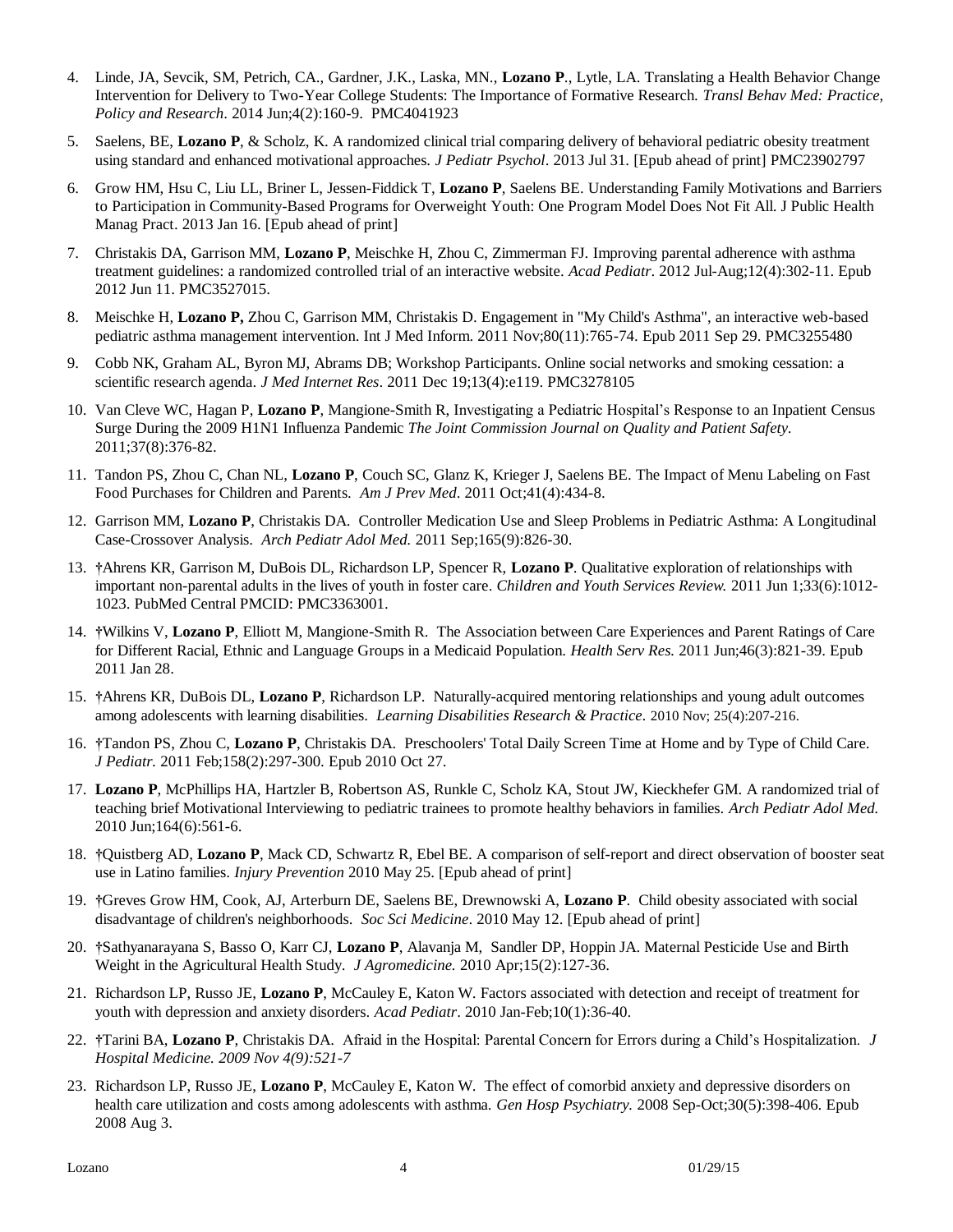- 24. **†**Moreno M, Breuner CC, **Lozano P**. Provocative questions in parochial sex education classes: higher incidence in younger students. *J Pediatr Adolesc Gynecol*. 2008 Oct;21(5):259-64.
- 25. **†**Bennett AV, **Lozano P**, Richardson LP, McCauley E, Katon WJ. Identifying high-risk asthma with utilization data: a revised HEDIS definition. *Am J Manag Care*. 2008 Jul;14(7):450-6.
- 26. Fuhlbrigge A, Carey VJ, Finkelstein JA, **Lozano P**, Inui TS, Weiss KB. Are performance measures based on automated medical records valid for physician/practice profiling of asthma care? *Med Care*. 2008 Jun;46(6):620-6.
- 27. Katon W, Russo J, Richardson L, McCauley E, **Lozano P**. Anxiety and Depression Screening for Youth in a Primary Care Population. *Ambul Pediatr*. 2008 May;8(3):182-188. Epub 2008 Apr 11.
- 28. **†**Ahrens KR, DuBois DL, Richardson LP, Fan MY, **Lozano P**. Youth in foster care with adult mentors during adolescence have improved adult outcomes. *Pediatrics.* 2008 Feb;121(2):e246-52. Epub 2008 Jan 8.
- 29. **†**Sathyanarayana S, Karr C, **Lozano P**, Brown E, Calafat AM, Liu F, Swan SH. Baby Care Products: Sources of Infant Phthalate Exposure. *Pediatrics*. 2008 Feb;121(2):e260-8.
- 30. **†**Greves HM, **Lozano P**, Liu L, Busby K, Cole J, Johnston B. Immigrant families' perceptions on walking to school and school breakfast: a focus group study. Int J Behav Nutr Phys Act. 2007 Dec 5;4(1):64
- 31. **†**Tarini BA, Christakis DA, **Lozano P**. Towards Family-Centered Inpatient Medical Care: The Role of Parents as Participants in Medical Decisions. *Journal of Pediatrics*.. 2007 Dec;151(6):690-5, 695.e1. Epub 2007 Sep 17.
- 32. Katon W, **Lozano P**, Russo J, McCauley E, Richardson L, Bush T. The prevalence of DSM-IV anxiety and depressive disorders in youth with asthma compared with controls. *J Adolesc Health*. 2007 Nov;41(5):455-63.
- 33. **†**Rockhill CM, Russo JE, McCauley E, Katon WJ, Richardson LP, **Lozano P**. Agreement between parents and children regarding anxiety and depression diagnoses in children with asthma. *J Nervous and Mental Disease.* 2007 Nov;195(11):897- 904.
- 34. Davis RL, Wright J, Chalmers F, Levenson L, Brown JC, **Lozano P**, Christakis DA. A cluster randomized clinical trial to improve prescribing patterns in ambulatory pediatrics. *PLoS Clin Trials*. 2007;2(5):e25.
- 35. **†**Bauer NS, **Lozano P**, Rivara FP. The effectiveness of the Olweus Bullying Prevention Program in public middle schools: a controlled trial. *J Adolescent Health* 2007;40:266-274.
- 36. Lee TA, Fuhlbrigge AL, Sullivan SD, Finkelstein JA, Inui TS, **Lozano P**, Weiss KB. Agreement between caregiver reported healthcare utilization and administrative data for children with asthma. *J Asthma* 2007;44(3):189-94.
- 37. **†**Thompson DA, **Lozano P,** Christakis DA. Parent use of touch screen computer kiosks for child health promotion in community settings. *Pediatrics* 2007;119(3):427-34.
- 38. McCauley E, Katon W, Russo J, Richardson L, **Lozano P**: Impact of anxiety and depression on functional impairment in adolescents with asthma. *Gen Hosp Psychiatry* 2007;29(3):214-22.
- 39. Bush T, Katon W, Russo J, **Lozano P,** McCauley E, Oliver M: Anxiety and depressive disorders are associated with smoking in adolescents with asthma. *J Adolescent Health* 2007;40(5):425-32.
- 40. Katon W, Richardson L, Russo J, **Lozano P**, McCauley E: Quality of mental health care for a population-based sample of youth with asthma and comorbid anxiety and depression*. Med Care* 2006;44:1064-72.
- 41. Richardson LP, **Lozano P**, Russo J, McCauley E, Bush T, Katon W. Asthma Symptom Burden: Relationship to Asthma Severity and Anxiety and Depression Symptoms. *Pediatrics* 2006;118:1042-1051.
- 42. **†**Bauer NS, Herrenkohl T, **Lozano P**, Rivara FP, Hill KG, Hawkins DJ. Childhood Bullying Involvement and Exposure to Intimate Partner Violence. *Pediatrics* 2006;118(2): e235-42.
- 43. **†**Gnanasekaran SK, Finkelstein JA, **Lozano P**, Farber HJ, Chi FW, Lieu TA. Influenza vaccination among children with asthma in Medicaid managed care. *Ambul Pediatr.* 2006;6(1):1-7.
- 44. Finkelstein JA, **Lozano P**, Fuhlbrigge AL, Carey VJ, Inui TS, Soumerai SB, Sullivan SD, Wagner EH, Weiss ST, Weiss KB. Practice-level effects of interventions to improve asthma care in primary care settings: the pediatric asthma care patient outcomes research team. *Health Services Research*. 2005;40(6 Pt 1):1737-57.
- 45. Fuhlbrigge AL, Carey VJ, Finkelstein JA, **Lozano P**, Inui TS, Weiss ST, Weiss KB. Validity of the HEDIS criteria to identify children with persistent asthma and sustained high utilization. *Am J Managed Care* 2005;11(5):325-30.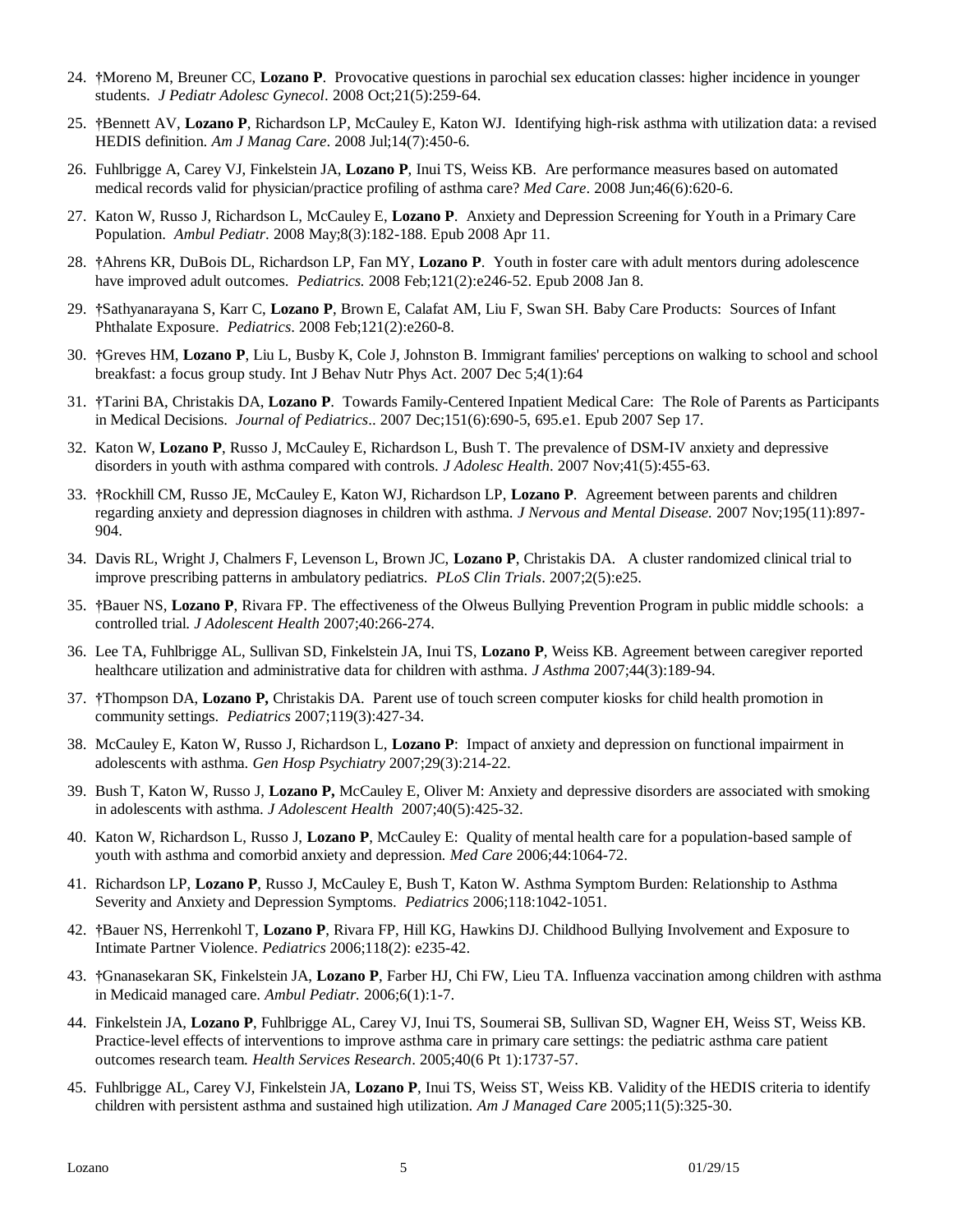- 46. Weiss KB, **Lozano P**, Finkelstein J, Carey V, Sullivan SD, Fuhlbrigge A, Inui TS for the PAC-PORT II Study Team. A randomized controlled clinical trial to improve asthma care for children through provider education and health systems change: A description of the Pediatric Asthma Care Patient Outcomes Research Team (PAC-PORT II) Study Design. *Health Services and Outcomes Research Methodology* 2003; 4:265–282.
- 47. Sullivan SD, Lee TA, Blough DK, Finkelstein JA, **Lozano P**, Inui TC, Fuhlbrigge AL, Carey VJ, Wagner E, Weiss KB for the PAC PORT Team. A multi-site randomized trial of the effects of physician education and organizational change in chronic asthma care: Cost-Effectiveness Analysis of the Pediatric Asthma Care Patient Outcomes Research Team II (PAC-PORT II). *Arch Pediatr Adolesc Med* 2005;159(5):428-34.
- 48. **Lozano P**, Finkelstein JA, Carey VJ, Edward H. Wagner EH, Inui TS, Fuhlbrigge AL, Soumerai SB, Sullivan SD, Weiss ST, Weiss KB. A multi-site randomized trial of the effects of physician education and organizational change in chronic asthma care: Health outcomes of the Pediatric Asthma Care PORT study. *Arch Pediatr Adolesc Med* 2004;158(9):875-83.
- 49. Katon WJ, **Lozano P**, McCauley E, Richardson L. The relationship of asthma and anxiety disorders. *Psychosom Med* 2004 66:349-55.
- 50. Lieu TA, Finkelstein JA, **Lozano P** , Chi FW, Jensvold NG, Capra AM, Quesenberry CP, Selby JV, Farber HJ. Cultural competence policies and other predictors of asthma care quality for Medicaid-insured children. *Pediatrics* 2004,114(1):102-10.
- 51. Fuhlbrigge AL, Carey VJ, Adams RJ, Finkelstein JA, **Lozano P**, Weiss KB, Weiss ST, for the PAC PORT II Study Team. Evaluation of asthma prescription measures and health system performance based on Emergency Department utilization. *Medical Care*. 2004 May;42(5):465-71.
- 52. Farber HJ, Chi FW, Capra A, Jensvold NG, Finkelstein JA, **Lozano P**, Quesenberry CP Jr, Lieu TA. Use of asthmamedication-dispensing patterns to predict risk of adverse health outcomes: a study of Medicaid-insured children in managed care programs. *Annals of Allergy Asthma and Immunology.* 2004 Mar;92(3):319-28.
- 53. **Lozano P**, Grothaus LC, Finkelstein JA, Hecht J, Farber HJ, Lieu TA. Variability in asthma care and services for low-income populations among practice sites in managed Medicaid systems, *Health Services Research* 2003 Dec;38(6 Part I):1563-1578.
- 54. Gendo K, Sullivan SD, **Lozano P**, Finkelstein JA, Fuhlbrigge A and Weiss KB. Resource costs for asthma-related care among pediatric patients in managed care. *Annals of Allergy Asthma and Immuno* 2003 Sept;91:251-257.
- 55. Christakis D and **Lozano P**. Continuity of care is associated with early and consistent treatment of Attention-Deficit/Hyperactivity Disorder during a single school year. *Journal of Clinical Outcomes Management* 2003 July;10(7):371- 375.
- 56. Farber HJ, Capra AM, Finkelstein JA, **Lozano P**, Quesenberry CP, Jensvold NG, Chi FW, Lieu TA. Misunderstanding of asthma controller medications: association with nonadherence. *J Asthma*. 2003;40(1):17-25.
- 57. Curry SJ, Ludman EJ, Graham E, Stout J, Grothaus L, **Lozano P**. Pediatric-based smoking cessation intervention for lowincome women: a randomized trial. *Arch Pediatr Adolesc Med* 2003;157(3):295-302.
- 58. **Lozano P**, Finkelstein JA, Hecht J, Shulruff R, Weiss KB. Asthma medication use and disease burden in children in a primary care population. *Arch Pediatr Adolesc Med*. 2003;157(1):81-8.
- 59. Fuhlbrigge AL, Adams RJ, Guilbert TW, Grant E, **Lozano P**, Janson SL, Martinez F, Weiss KB, Weiss ST. The burden of asthma in the United States: level and distribution are dependent on interpretation of the national asthma education and prevention program guidelines. *Am J Respiratory and Critical Care Medicine*. 2002;166(8):1044-9.
- 60. Adams RJ, Fuhlbrigge A, Guilbert T, **Lozano P**, Martinez F. Inadequate use of asthma medication in the United States: results of the asthma in America national population survey. *Journal of Allergy and Clinical Immunology*. 2002;110(1):58-64.
- 61. Finkelstein JA, **Lozano P**, Farber HJ, Streiff KA, Miroshnik I, Lieu TA. Under-use of controller medications among Medicaidinsured children with asthma. *Arch Pediatr Adolesc Med* 2002;156(6):562-7.
- 62. Finkelstein JA, **Lozano P**, Streiff KA, Arduino K, Sisk CA, Wagner EH, Weiss KB, Inui TS. Clinical effectiveness research in managed care systems: Lessons from the pediatric asthma care PORT. *Health Services Research* 2002;37(3):775-89.
- 63. **†**Guevara J, **Lozano P**, Wickizer T, Mell T, and Gephart H**.** Psychotropic medication use in a population of children who have Attention-Deficit/Hyperactivity Disorder. *Pediatrics*. 2002; 109(5): 733-739.
- 64. Lieu TA, **Lozano P**, Finkelstein JA, Chi FW, Jensvold NG, Capra AM, Quesenberry CP, Selby JV, and Farber HJ. Racial/ethnic variation in asthma status and management practices among children in Managed Medicaid. *Pediatrics.* 2002; 109(5): 857-865*.*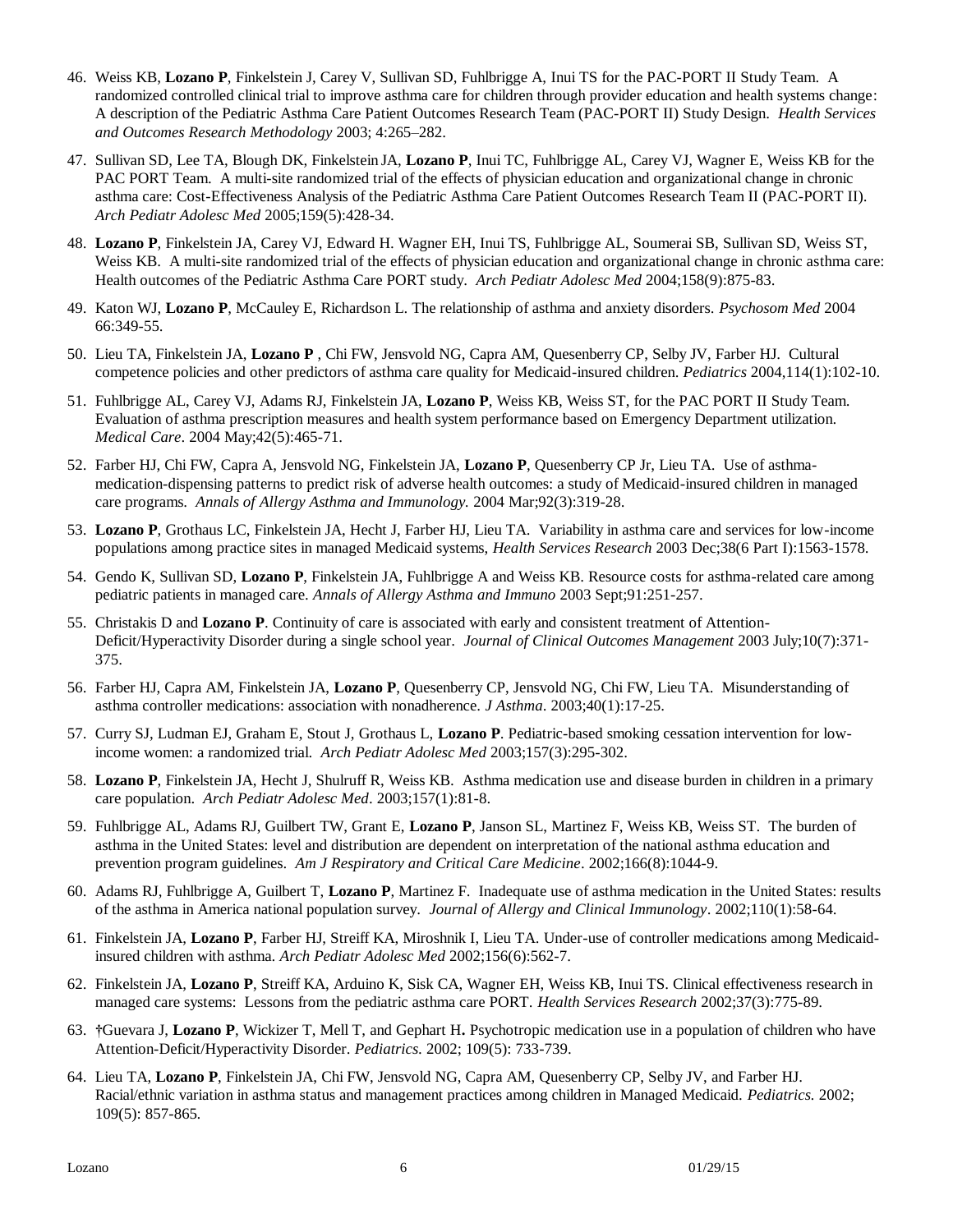- 65. **†**Silverstein M, Iverson L, **Lozano P**. An English language clinic-based literacy program is effective for a multilingual population. . *Pediatrics.* 2002; 109(5): e76*.*
- 66. Finkelstein JA, **Lozano P**, Fuhlbrigge A, Streiff KA, Shulruff R, Arduino K, Weiss KB. Parent-reported environmental exposures for children with asthma. *Arch Pediatr Adolesc Med.* 2002; 156 (3): 258-64*.*
- 67. Ludman EJ, Curry SJ, Grothaus LC, Graham E, Stout J, **Lozano P**. Depressive symptoms, stress and weight concerns among African American and European American low-income female smokers. *Psychology of Addictive Behaviors* 2002;16(1):68-71.
- 68. **†**Li S, **Lozano P**, Grossman DC and Graham EA. Hormone-containing hair product use in pre-pubertal children. *Archives of Pediatric and Adolescent Medicine* 2002;156(1):85-6.
- 69. Adams RJ, Fuhlbrigge A, Finkelstein JA, **Lozano P**, Livingston JM, Weiss KB, Weiss ST. Use of inhaled anti-inflammatory medication in children with asthma in managed care settings. *Arch Pediatr Adolesc Med* 2001;155(4):501-7.
- 70. **†**Guevara J, **Lozano P**, Wickizer T, Mell H, Gephart H. Utilization and Cost of Health Care Services for Children with Attention Deficit Hyperactivity Disorder. *Pediatrics* 2001;108(1):71-8 .
- 71. Adams RJ, Fuhlbrigge A, Finkelstein JA, **Lozano P**, Livingston JM, Weiss KB, Weiss ST. Impact of inhaled anti-inflammatory therapy on hospitalization and emergency room visits for children with asthma. *Pediatrics* 2001;107(4):706-11.
- 72. **†**Grupp-Phelan J, **Lozano P** and Fishman P. High-utilizers among children with asthma in an HMO. *Journal of Asthma*  2001;38(4):363-73.
- 73. Donahue JG, Fuhlbrigge AL, Finkelstein JA, Fagan J, Livingston JM, **Lozano P**, Platt R, Weiss ST, Weiss KB. Asthma pharmacotherapy and utilization by children in 3 managed care organizations. *J Allergy Clin Immunol* 2000;106(6):1108-14
- 74. Finkelstein JA, **Lozano P**, Shulruff R, Inui TS, Soumerai SB, Ng Mitzi, Weiss KB. Self-reported physician practices for children with asthma: Are national guidelines followed? *Pediatrics*. 2000;106(4 Suppl):886-96.
- 75. **Lozano P**, Sullivan SD, Smith D, Weiss KB. The economic burden of asthma in US children: Estimates from the National Medical Expenditure Survey. *Journal of Allergy and Clinical Immunology* 1999; 104:957-63.
- 76. Goodman DC, **Lozano P**, Stukel TA, Chang C, Hecht J. Has asthma medication use in children become more frequent, more appropriate, or both? *Pediatrics*. 1999;104:187-194.
- 77. **Lozano P** and Lieu TA. Asthma in managed care. *Ped Annals*. 1999;28:74-80.
- 78. McBride CM, **Lozano P**, Curry SJ, et al. Use of health services by children of smokers and nonsmokers in a health maintenance organization. *Am J Public Health.* 1998;88:897-902 .
- 79. **Lozano P**, Fishman P, Von Korff M, Hecht J. Health care utilization and cost among children with asthma enrolled in an HMO. *Pediatrics.* 1997;99:757-764.
- 80. **†**Kwan-Gett TS, **Lozano P**, Mullin K, Marcuse EK. One-year experience with an inpatient asthma clinical pathway. *Arch Pediatr Adolesc Med*. 1997;151:684-689.
- 81. Fishman P, Von Korff M, **Lozano P**, Hecht J. Chronic care costs in managed care. *Health Affairs.* 1997;16:239-247.
- 82. Bell BP, Griffin PM, **Lozano P**, et al. Predictors of Hemolytic Uremic Syndrome in children during a large outbreak of E. coli O157:H7 infections. *Pediatrics.* 1997;100:e12.
- 83. **Lozano P**, Connell FA, Koepsell TD. Use of health services by African-American children with asthma on Washington State Medicaid. *JAMA*. 1995, 274: 469-473.
- 84. **Lozano P**, Biggs VM, Sibley BJ, Smith TM, Marcuse EK, Bergman AB. Advocacy training during pediatric residency. *Pediatrics*. 1994, 94:532-536.
- 85. Mastro T, Spika J, **Lozano P**, et al. Vancomycin-resistant *Pediococcus acidilactici*: Nine cases of bacteremia. *J Infectious Diseases*. 1990; 161:956-960.

#### **CHAPTER**

Sullivan SD, Lozano P, Weiss KB. Economics in pediatric asthma in Pediatric Asthma: An International Perspective. (eds. C. Naspitz, S. Szefler, D. Tinkelman and J. Warner) 2001. Martin Dunitz Ltd, London. .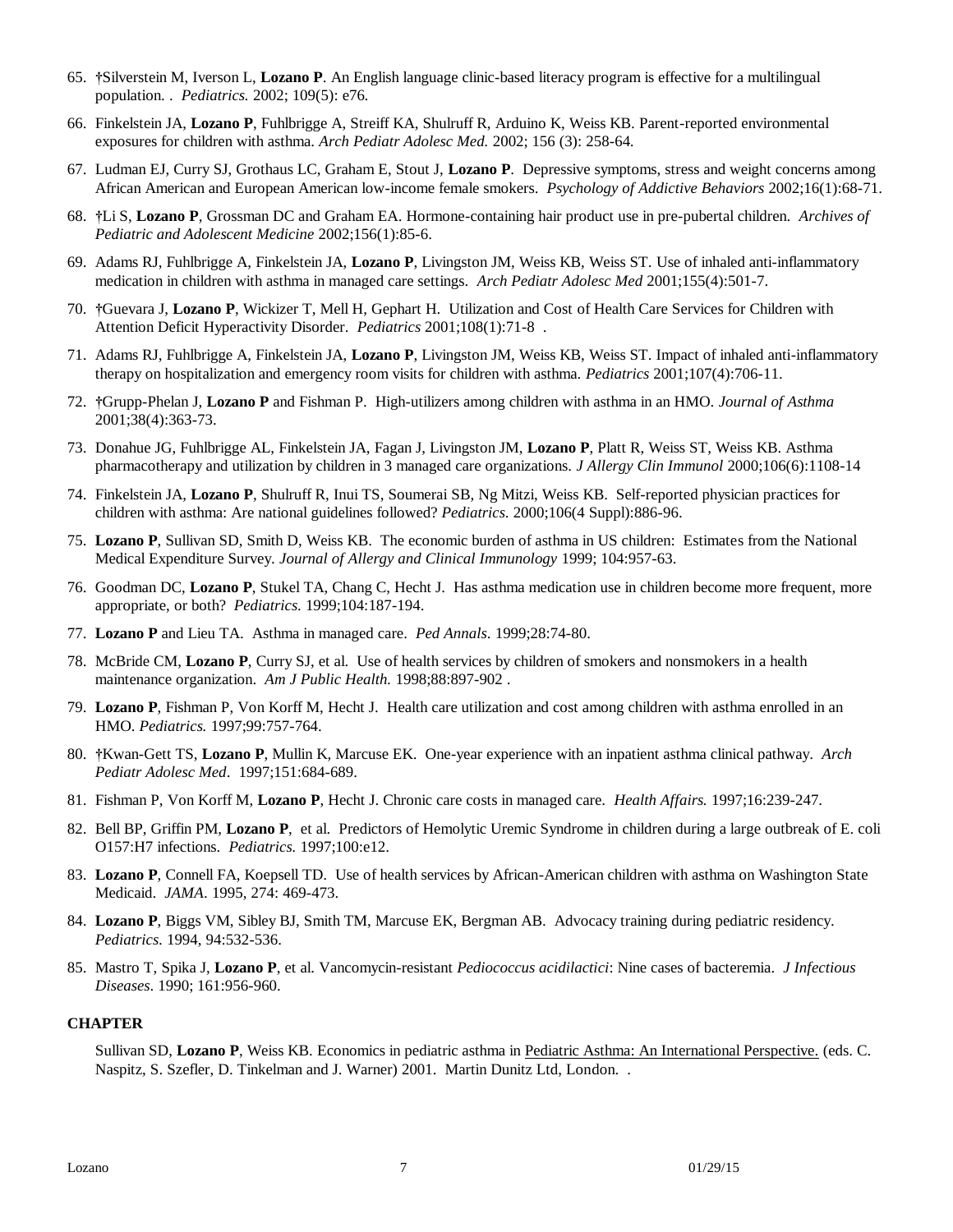#### **NON-PEER-REVIEWED PUBLICATIONS**

- 1. **Lozano P**, Scholz K, Runkle C. Collaborative Management in Pediatrics Brief Motivational Interviewing Training Manual for Pediatric Clinicians. 2007. Available at <https://catalyst.uw.edu/catalyst/chooser/plozano>
- 2. **Lozano P**. Angel's Stigma. *Western J of Medicine.* 2000;172:62.
- 3. **Lozano P**, Schmaling KB. Planned asthma care intervention (PACI) self-management support treatment manual. Intervention manual for Pediatric Asthma Care Study. 1998. Available at<http://improvingchroniccare.org/tools/PAC%20Manual.pdf>
- 4. Asthma Working Group. Chronic Care Performance Measures for Childhood Asthma, Report to the National Committee for Quality Assurance. 1997.
- **5.** Diaz-Rosello J, **Lozano P**, Tenzer S. Impaired growth of low birth weight infants in an early discharge program. In: UNICEF Oficina Regional para la America Latina y el Caribe, ed. Primer Encuentro Internacional: Programa Madre Canguro. Bogota: UNICEF, 1990:283-306.

**ABSTRACTS** (**†** denotes abstract in which I mentored a fellow or resident.)

- 1. Bradley K, Lee A, Richards J, Ludman E, **Lozano P**, Caldeiro R. Improving Care for Alcohol Misuse in Medical Settings: Patient and Family Needs. Research Society on Alcoholism Workshop on Delivering Alcohol Treatment in an Era of Health Reform. 2015.
- 2. **Lozano P**. Medical Assistants as Health Coaches: Helping Obese Patients Set Goals. HMO Research Network Annual Meeting, Long Beach, CA, March 2015.
- 3. Lapham G, **Lozano P**. Low reach of four different alcohol screening approaches in the absence of population-based screening: Results from one large integrated health care system. HMO Research Network Annual Meeting, Long Beach, CA, March 2015.
- 4. Bradley K, **Lozano P**. Single-item Screens for Prescription and Illicit Drug Misuse Largely Identifies Primary Care Patients with Unrecognized Drug Use. HMO Research Network Annual Meeting, Long Beach, CA, March 2015.
- 5. Eschler J, Kendall L, O'Leary K, Vizer L, **Lozano P,** McClure J, Pratt W, Ralston J. Shared calendars for home health management. Paper accepted to the 18th ACM Conference on Computer Supported Cooperative Work and Social Computing (CSCW 2015); Vancouver, Canada, March 2014.
- 6. **†**Riggs KR, **Lozano P**, Mohelnitzky A, Richards J, Lorenzo J, Rudnick S. An Adaptation of Behavioral Pediatric Obesity Treatment for the Real World: Results from the Group Health Family Wellness Program Pilot Trial.] HMO Research Network Annual Meeting, Seattle, WA, April 2012.
- 7. **Lozano P**, Stovel K, Scholz K, Saelens B. Cheerleaders & Saboteurs: Mixed-Method Study of Parent Experiences with Pediatric Obesity Treatment. Pediatric Academic Societies Annual Meeting, Denver, CO, May 2011.
- 8. Saelens B, **Lozano P**, Scholz K, Solomon C. Different Approaches Yield Similar Efficacy in Family-Based Pediatric Obesity Treatment. Pediatric Academic Societies Annual Meeting, Denver, CO, May 2011.
- 9. Greves Grow HM, Liu LL, Hencz P, Verbovski M, Larison C, Gregerson L, Saelens B, **Lozano P**. Partnering for Sustainability and Success: Results from a Community-Based Healthy Lifestyles Promotion Program for Overweight Children. Pediatric Academic Societies Annual Meeting, Denver, CO, May 2011.
- 10. **†**Tandon PS, **Lozano P**, Saelens BS. The Impact of Menu Labeling on Fast Food Purchases for Children and Parents results of a natural experiment. Obesity Society Annual Scientific Meeting, San Diego, CA, October 2010.
- 11. **†**Tandon PS, Zhou C, **Lozano P**, Christakis DA. A National Estimate of Preschoolers' Total Daily Screen Time by Type of Child Care. Pediatric Academic Societies Annual Meeting, Vancouver, BC, May 2010.
- 12. **†**Grow HMG, Dilley J, Boles M, Dent C, Robertson A, **Lozano P**. Adolescent Participation in PE Correlates More Strongly with Daily Physical Activity for Older (High-School) and Obese Youth. Pediatric Academic Societies Annual Meeting, Vancouver, BC, May 2010.
- 13. **†**Quistberg DA, **Lozano P**, Mack CD, Schwarz R, Ebel BE. A Comparison of Self-Report and Direct Observation of Booster Seat Use in Latino Families. Pediatric Academic Societies Annual Meeting, Vancouver, BC, May 2010.
- 14. **†**Grow HMG, Liu L, Hencz P, Jones M, Dossett L, **Lozano P**, Saelens B. Parents' Experiences of a Community-Based Healthy Lifestyles Program for Their Overweight Children. Pediatric Academic Societies Annual Meeting, Vancouver, BC, May 2010
- 15. **†**Wilkins VL, Elliot M, Richardson A, **Lozano P**, Mangione-Smith R. The Association between Doctor Communication and Racial/Ethnic Disparities in Parent Ratings of Care. Pediatric Academic Societies Annual Meeting, Baltimore, MD, May 2009.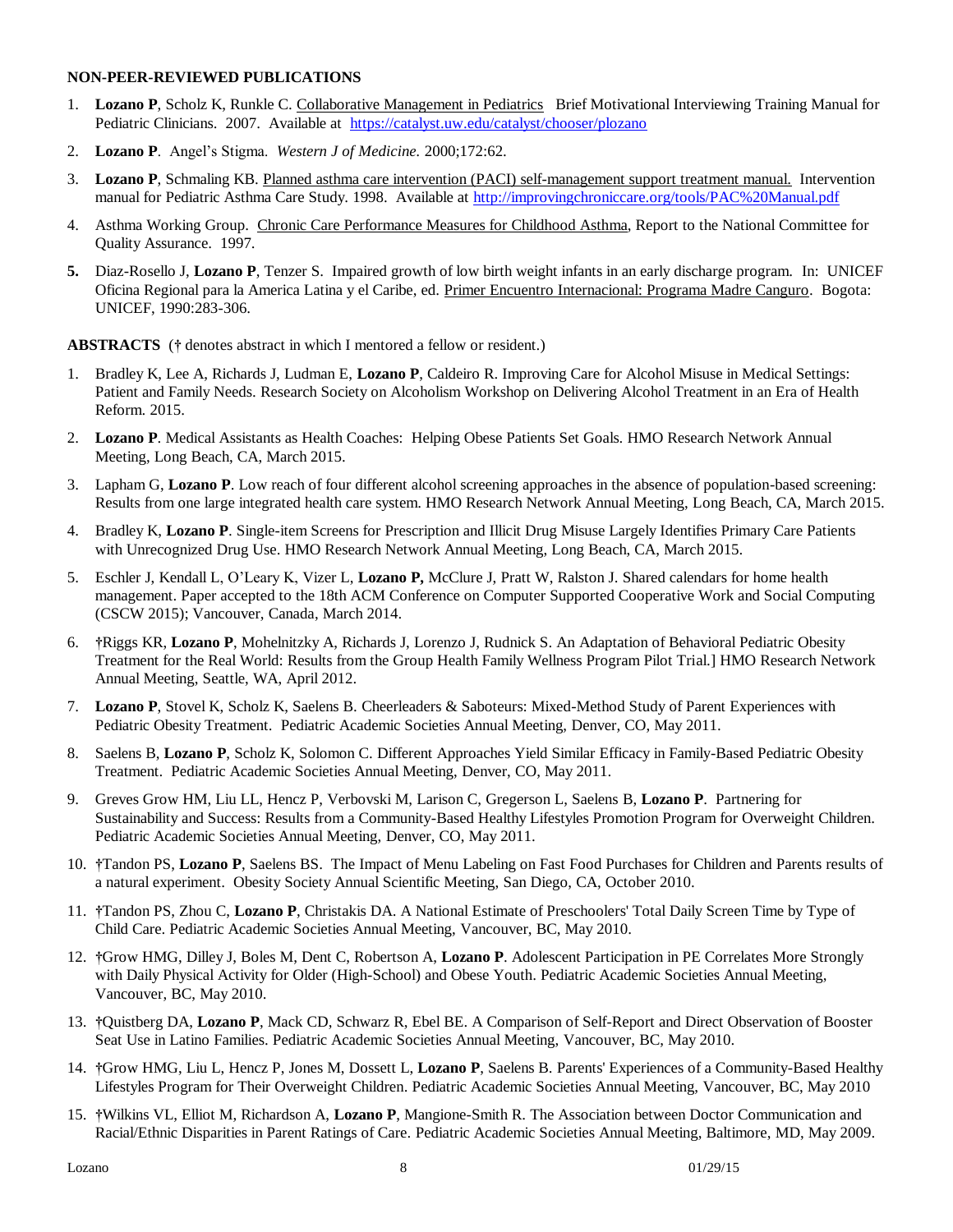- 16. **Lozano P**, McPhillips HA, Hartzler B, Robertson AS, Runkle C, Scholz KA, Stout JW, Kieckhefer GM. Collaborative Management in Pediatrics (CMP): A Pilot RCT of Teaching Brief Motivational Interviewing to Pediatric Trainees. Pediatric Academic Societies Annual Meeting, Honolulu, HI, May 2008.
- 17. **†**Greves HM, Robertson A, **Lozano P**. Statewide School Physical Activity Policy Mandate: Do Students Become More Physically Active?. Pediatric Academic Societies Annual Meeting, Honolulu, HI, May 2008.
- 18. **†**Greves HM, Cook AJ, Arterburn D, Saelens BE, **Lozano P**. To What Extent Is Child Obesity Associated with Socioeconomic Status of Children's Neighborhoods?. Pediatric Academic Societies Annual Meeting, Honolulu, HI, May 2008.
- 19. Hartzler B, **Lozano P**, Robertson AS, Scholz K, Kieckhefer G. Measuring Patient-Centered Communication Skills Among Pediatric Residents. Pediatric Academic Societies Annual Meeting, Honolulu, HI, May 2008.
- 20. **†**Sathyanarayana S, Basso O, Karr C, **Lozano P**, Sandler D, Hoppin J. Maternal Pesticide Use and Birth Weight in the Agricultural Health Study. Pediatric Academic Societies Annual Meeting, Honolulu, HI, May 2008.
- 21. **Lozano P**, Hartzler B, McPhillips H, Robertson A, Runkle C, Scholz K, Stout J, Kieckhefer G. Reliability of an OSCE Approach To Assessing Behavior Change Counseling Skills in Pediatric Trainees before/after Brief MI Training. Pediatric Academic Societies Annual Meeting, Toronto, ON, May 2007.
- 22. **†**Tarini BA, **Lozano P**, Christakis DA. Afraid in the Hospital: Parental Concern for Errors during a Child s Hospitalization. Pediatric Academic Societies Annual Meeting, Toronto, ON, May 2007.
- 23. **†**Sathyanarayana S, Karr CK, **Lozano P**, Brown E, Swan S. Baby Care Products: Sources of Infant Phthalate Exposure. Pediatric Academic Societies Annual Meeting, Toronto, ON, May 2007.
- 24. †Tarini BA, Christakis DA, Lozano P. Parents' Knowledge and Attitudes about Diagnostic Testing during a Child's Hospitalization. Pediatric Academic Societies Annual Meeting, Toronto, ON, May 2007.
- 25. **†**Ahrens KR,. Richardson LP, DuBois DL, Fan MY, **Lozano P**. Do Youth with Disabilities with Natural Mentoring Relationships Have Improved Adult Outcomes? Pediatric Academic Societies Annual Meeting, Toronto, ON, May 2007.
- 26. **†**Ahrens K, Richardson L, **Lozano P**, Fan M, DuBois D. Foster care youth with adult mentors during adolescence have improved adult outcomes Society for Adolescent Medicine 2007 Annual Conference, Denver, CO, March 2007.
- 27. **†**Moreno MA, Breuner CC, **Lozano P**. Provocative questions in a parochial sex education class: higher incidence in younger teens. Society for Adolescent Medicine 2007 Annual Conference, Denver, CO, March 2007.
- 28. **†**Rockhill CM, Russo JE, McCauley E, Katon WJ, Richardson LP, **Lozano P**. Agreement between parents and children regarding anxiety and depression diagnoses in children with asthma. American Academy of Child and Adolescent Psychiatry, San Diego, CA, October 2006.
- 29. Laura P. Richardson LP, Katon W, Russo J, **Lozano P**, McCauley E. Asthma Symptom Burden: Relationship to Asthma Severity and Anxiety and Depression Symptoms. Pediatric Academic Societies Annual Meeting, San Francisco, CA, May 2006.
- 30. **†**Tarini B, Christakis DA, **Lozano P.** Self-efficacy is associated with parental participation in medical decision-making during a child's hospitalization. Pediatric Academic Societies Annual Meeting, San Francisco, CA, May 2006.
- 31. **†**Thompson D, **Lozano P**, Lymp J, Christakis DA. Parent use of touch screen computer kiosks for child health promotion in community settings. Pediatric Academic Societies Annual Meeting, San Francisco, CA, May 2006.
- 32. **†**Bauer NS, **Lozano P**, Rivara FP. The Effectiveness of the Olweus Bullying Prevention Program in Public Middle Schools: A Controlled Trial. Pediatric Academic Societies Annual Meeting, San Francisco, CA, May 2006.
- 33. **Lozano P**, Wright JA, Brown JC, Balderson BHK, Chalmers FT, Lymp JF, Robertson AS, Christakis DA, Stempel DA, Scholz KA. Missed Opportunities to Prescribe Controllers for Children with Persistent Asthma. Pediatric Academic Societies Annual Meeting, Washington, DC, May 2005.
- 34. **Lozano P**, Wright JA, Brown JC, Balderson BHK, Chalmers FT, Lymp JF, Robertson AS, Christakis DA, Stempel DA, Scholz KA KA. Randomized Trial of Tailored Guideline-Based Electronic Decision Support: Can Computers Help Pediatricians Prescribe Controllers for Persistent Asthma? Pediatric Academic Societies Annual Meeting, Washington, DC, May 2005.
- 35. Wright JA, Brown JC, Lymp JF, Balderson BHK, **Lozano P**. Using a Tablet Computer to Gather Health Information. Pediatric Academic Societies Annual Meeting, Washington, DC, May 2005.
- 36. **†**Balderson BHK, **Lozano P**, Brown JC, Wright JA, Lymp JF, Robertson AS, Chalmers FT, Christakis DA, Scholz KA. Exposure and interest in information to reduce asthma triggers in children. Pediatric Academic Societies Annual Meeting, Washington, DC, May 2005.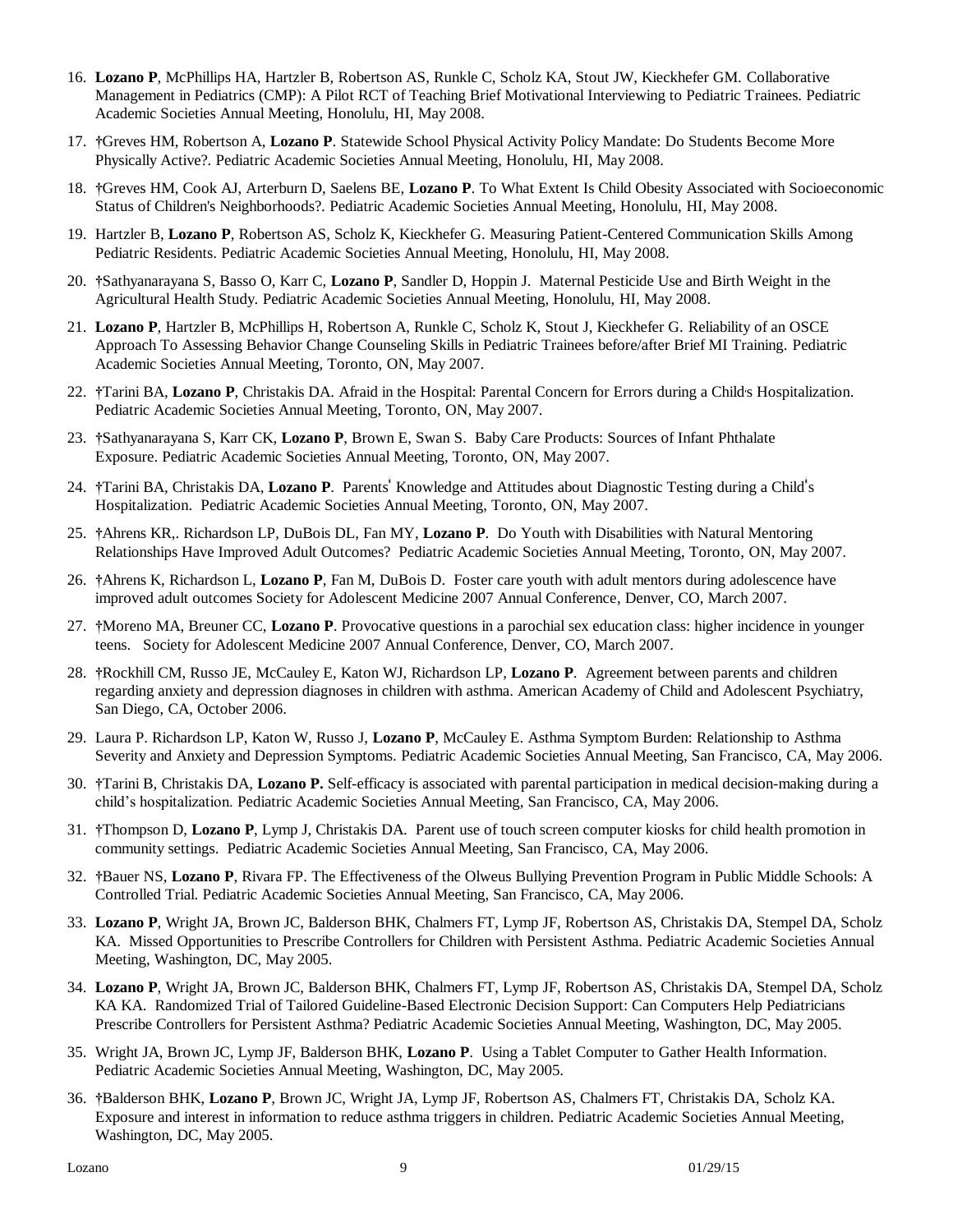- 37. Brown JC, Davis RL, Wright JA, **Lozano P**, Christakis DA, Levenson L, Zimmerman FJ. A Survey of Provider Satisfaction with an Electronic Prescription Writer in Three Ambulatory Pediatric Settings. Pediatric Academic Societies Annual Meeting, Washington, DC, May 2005.
- 38. Gnanasekaran SK, Finkelstein JA, **Lozano P**, Farber HJ, Chi FW, Lieu TA, Risk Factors for Missing Influenza Vaccination Among Medicaid-Insured Children with Asthma. Pediatric Academic Societies Annual Meeting, Washington, DC, May 2005.
- 39. Lieu TA, Finkelstein JA, **Lozano P** , Chi FW, Jensvold NG, Capra AM, Quesenberry CP, Selby JV, Farber HJ. Cultural Competence, Reports to Clinicians and Quality of Care for Medicaid-Insured Children with Asthma. Pediatric Academic Societies National Meeting. Seattle, WA, May 2003.
- 40. **Lozano P,** Finkelstein JA, Carey VJ, Fuhlbrigge AL, Inui T, Sullivan SD, Wagner EH, Weiss KB for the PAC PORT Team. A randomized trial of physician education and organizational change in chronic asthma care: Health outcomes in the Pediatric Asthma Care PORT trial. Pediatric Academic Societies National Meeting. Baltimore, MD, May 2002.
- 41. **†**Bonomi A, **Lozano P**, Hecht J, Grothaus L, Jensvold NG, Capra AM, Lieu TA. Do Medicaid-insured teens and parents agree on health status and quality of care for asthma? Results from the Asthma Care Quality Assessment Study. Pediatric Academic Societies National Meeting. Baltimore, MD, May 2002.
- 42. Li ST, **Lozano P**, Grossman D, Graham E. Hormone-Containing Hair Product Use in Pre-Pubertal Children. Pediatric Academic Societies Annual Meeting, Baltimore, MD, May 2001.
- 43. Finkelstein JA, **Lozano P**, Reeva Shulruff R, Streiff KA, Arduino KE, Weiss KB. Exposure to Environmental Triggers for Children with Asthma. Pediatric Academic Societies Annual Meeting, Baltimore, May 2001.
- 44. Silverstein M, Iverson L, **Lozano P**. Family Acculturation Modifies the Effect of a Clinic-Based Literacy Intervention Pediatric Academic Societies Annual Meeting, Boston, MA, May 2000.
- 45. **Lozano P**, Finkelstein JA, Carey VJ, Hecht J, Laranjo N, Arduino, Shulruff R, Weiss KB. Medication use and disease burden among children with asthma enrolled in managed care. Presented at the Ambulatory Pediatric Association, Boston, MA, May 14, 2000.
- 46. Lieu TA, Farber HJ, **Lozano P**, Finkelstein JA, Chi FW, Jensvold NG, Capra AM, Quesenberry CP, Selby JV. Racial/ethnic variation in asthma status and processes of care among children with managed Medicaid. Presented at the Ambulatory Pediatric Association, Boston, MA, May 14, 2000.
- 47. Finkelstein JA, **Lozano P**, Farber HJ, Streiff KA, Miroshnik I, Lieu TA. Under-use of controller medications among Medicaidinsured asthma patients. Presented at the Ambulatory Pediatric Association, Boston, MA, May 14, 2000.
- 48. Farber HJ, Lieu TA, **Lozano P**, Capra AM, Chi FW, Jensvold NG, Finkelstein JA. Parent misunderstanding of role of asthma medication in a Medicaid managed care population. Presented at the Ambulatory Pediatric Association, Boston, MA, May 14, 2000.
- 49. **†**Silverstein M, Iverson L, **Lozano P**. Family acculturation modifies the effect of a clinic-based literacy intervention. Presented at the Ambulatory Pediatric Association, Boston, MA, May 12, 2000.
- 50. Ludman E, Curry S, Grothaus L, Graham E, Stout J, **Lozano P**. Design, Implementation, and Acceptance of a Pediatric Clinic-Based Smoking Cessation Intervention for Low-Income Women. Presented at the Society for Behavioral Medicine, Nashville, TN, April 2000.
- 51. Finkelstein JA, Ng M, **Lozano P,** Shulruff R, Soumerai S, Inui T, Weiss KB. Differential patterns of care for childhood asthma by physician specialty. Presented at the Association for Health Services Research, Chicago, IL, June 1999.
- 52. Fishman P, **Lozano P** and Murphy M. Alternative Methods for Estimating the Marginal Cost of Chronic Disease. Presented at the 2nd World Conference of the International Health Economic Association, Rotterdam, The Netherlands, June 1999.
- 53. **Lozano P**, Finkelstein JA, Shulruff R, Carey VJ, Kane D, Laranjo N, Arduino K, Weiss KB for the Pediatric Asthma Care Patient Outcomes Research Team. Medication Use Among Children with Mild/Moderate Persistent Asthma Enrolled in the Pediatric Asthma Care PORT-II Study. Presented at the Drug Information Association, Seattle, WA, April 1999.
- 54. Fuhlbrigge AL, Donahue J, Finkelstein JA, Fagan J, **Lozano P**, Adams R, Weiss KB, Weiss ST for the Pediatric Asthma Care Patient Outcomes Research Team. Low ICS use among young asthmatics is associated with increased hospitalizations. Presented at the American Thoracic Society, San Diego, CA, April 1999.
- 55. Donahue JG, Fagan J, Finkelstein JA, Fuhlbrigge AL, Livingston JM, **Lozano P**, Platt R, Weiss KB, Weiss ST for the Pediatric Asthma Care Patient Outcomes Research Team. Asthma pharmacotherapy for children in 3 HMOs. Presented at the American Academy of Allergy, Asthma and Immunology, Orlando, FL, February 1999.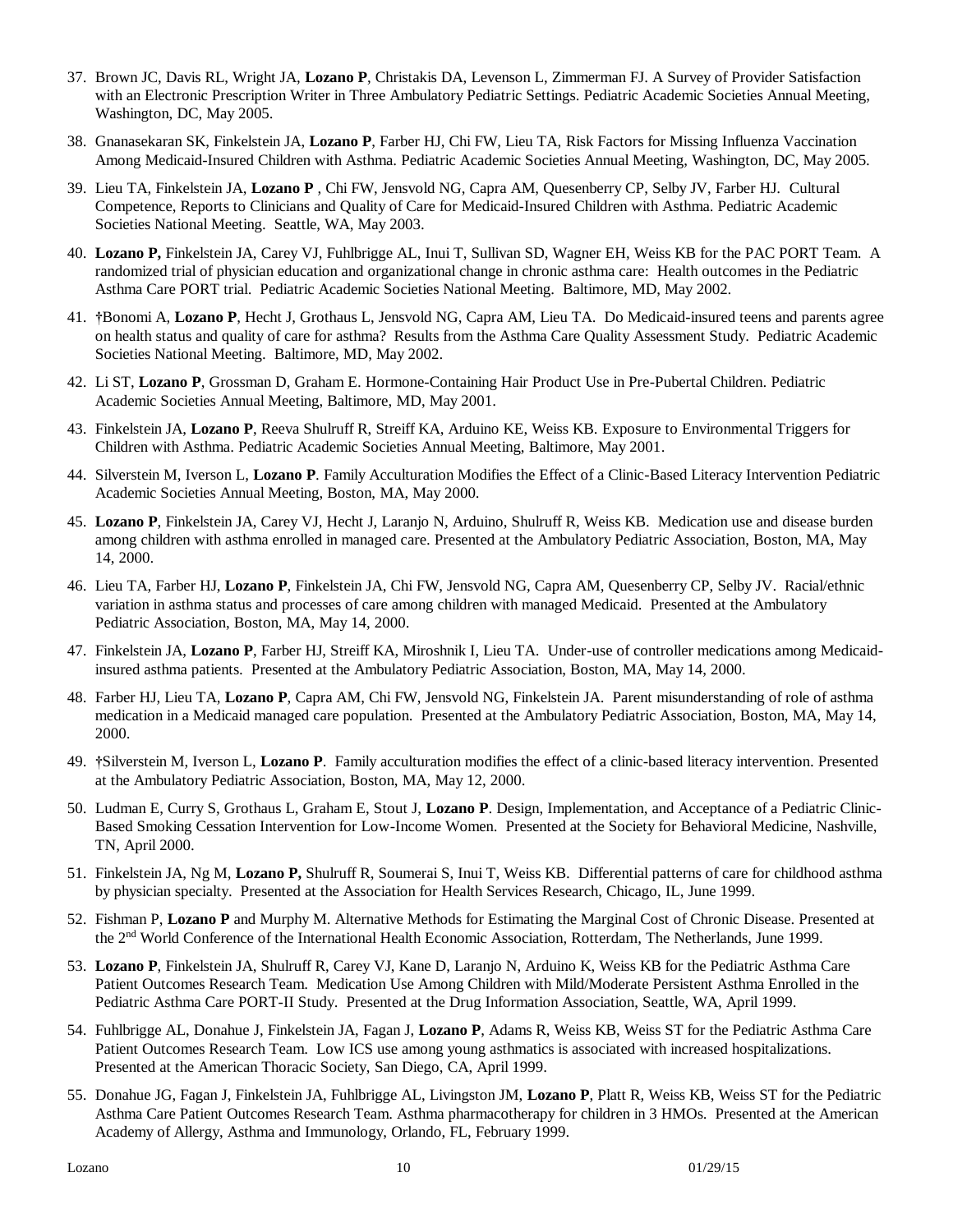- 56. Donahue JG, Finkelstein JA, Livingston JM, **Lozano P**, Platt R, Weiss KB, Weiss ST. Comparison of pharmacotherapy for juvenile asthmatics among 3 HMOs. Presented at the American Association of Health Plans, Oakland, CA, 1998.
- 57. Finkelstein JA, **Lozano P**, Shulruff R, Fagan J, Weiss K for the Pediatric Asthma Care Patient Outcomes Research Team. The Pediatric Asthma Care PORT: Design of a Trial of Guideline Implementation. Presented at the HMO Research Network, Minneapolis, MN, May 1998.
- 58. Goodman DC, **Lozano P**, Chang C, Stukel TA. Pediatric asthma medication use in a large HMO. *Ambulatory Child Health* 1997; 3:149. Presented at the Ambulatory Pediatric Association, Washington DC, May 2, 1997.
- 59. **Lozano P**, Fishman P, Von Korff M, Hecht J. Health care utilization and cost for children with asthma in an HMO. *Arch Pediatr Adolesc Med*. 1996;150:38. Presented at the Ambulatory Pediatric Association, Washington DC, May 8, 1996.
- 60. Bell, BP, **Lozano P**, Griffin, JM, Kobayashi, JM, Tarr, PI. Risk factors for severe E. coli O157:H7 infection. Presented at the Second International Symposium on Verocytotoxin-producing *Escherichia coli* infections, Bergamo, Italy, June 27, 1994.
- 61. **Lozano P** and Connell, FA. Racial differences in asthma care among children on Washington State Medicaid. *Arch Pediatr Adolesc Med*. 1994;148:63. Presented at the Region IX and X Ambulatory Pediatrics Association Carmel, CA, February 1994 and at the Ambulatory Pediatric Association, Seattle, WA, May 5, 1994.

#### **OTHER INVITED PRESENTATIONS**

- 1. Panelist, "Building Successful Careers in Settings Beyond Universities," AcademyHealth Annual Research Meeting, July 9, 2014, San Diego, CA.
- 2. "Patient Reported Data to Engage Patients and inform Clinical and Population Care" breakout session presentation at National Quality Conference "Targeting the Triple Aim", Kaiser Permanente, June 4, 2013, Sacramento, CA.
- 3. Panelist at premier screening of HBO's "Weight of the Nation", a documentary about the obesity epidemic, May 9, 2012, Seattle, WA. Event was sponsored by Public Health: Seattle King County.
- 4. "Childhood Overweight: An Overview of Treatment Approaches," Presentation at Pediatric and Adolescent Primary Care CME Course, Group Health Cooperative. February 10, 2012, SeaTac, WA
- 5. "Choosing a Healthy Lifestyle,", SEIU Workshop for Group Health members, December 8, 2011, SeaTac, WA.
- 6. "Ten Things You Should Know About Childhood Overweight," Presentation at Discovery Days, Washington Women's Foundation, November 10, 2011 Seattle, WA
- 7. Panelist, "Health by the Numbers," Seattle City Club Brown Bag Lunch Speaker Series, October 13, 2011, Seattle, WA
- 8. "Translating Childhood Obesity Research into Practice: Notes from the Field," AcademyHealth National Meeting, June 12, 2011 Seattle, WA
- 9. "Weight Management for Overweight Children and their Families." Primary Care CME Conference, Group Health Cooperative, July 2010.
- 10. "Putting the Asthma Guidelines into Practice," Invited speaker, National Asthma Conference (NHLBI), June 2003.
- 11. "Supporting Clinicians Making the Right Decisions," Invited faculty, Calls to Action audio conference, Institute for Healthcare Improvement, October 2002.
- 12. "Conducting Quality Improvement Research in Pediatrics," Invited panelist, Pediatric Academic Societies National Meeting. Baltimore, MD, May 2002.
- 13. "Survival Skills for Pediatric Fellowship," Workshop presented (along with colleagues D. Christakis, F. Rivara, C. Gleason) at the Pediatric Academic Societies National Meeting. Baltimore, MD, May 2002.
- 14. "A Computerized Decision Support System for Pediatric Primary Care: Lessons Learned," NICHQ Forum for Improving Children's Health Care, Tempe, AZ, March 2002.
- 15. "Improving Asthma Care in Primary Care," Grand Rounds, Department of Pediatrics, University of Washington School of Medicine, January 10, 2002.
- 16. "Survival Skills for Pediatric Fellowship," Workshop presented (along with colleagues D. Christakis, F. Rivara, R. Davis, C Feudtner) at the Pediatric Academic Societies National Meeting. Baltimore, MD, May 2001.
- 17. "Asthma Update," presented at the National Congress for the Chronic Conditions Collaborative II, sponsored by the Robert Wood Johnson National Program for Improving Chronic Illness Care and the Institute for Healthcare Improvement. June 20, 2000.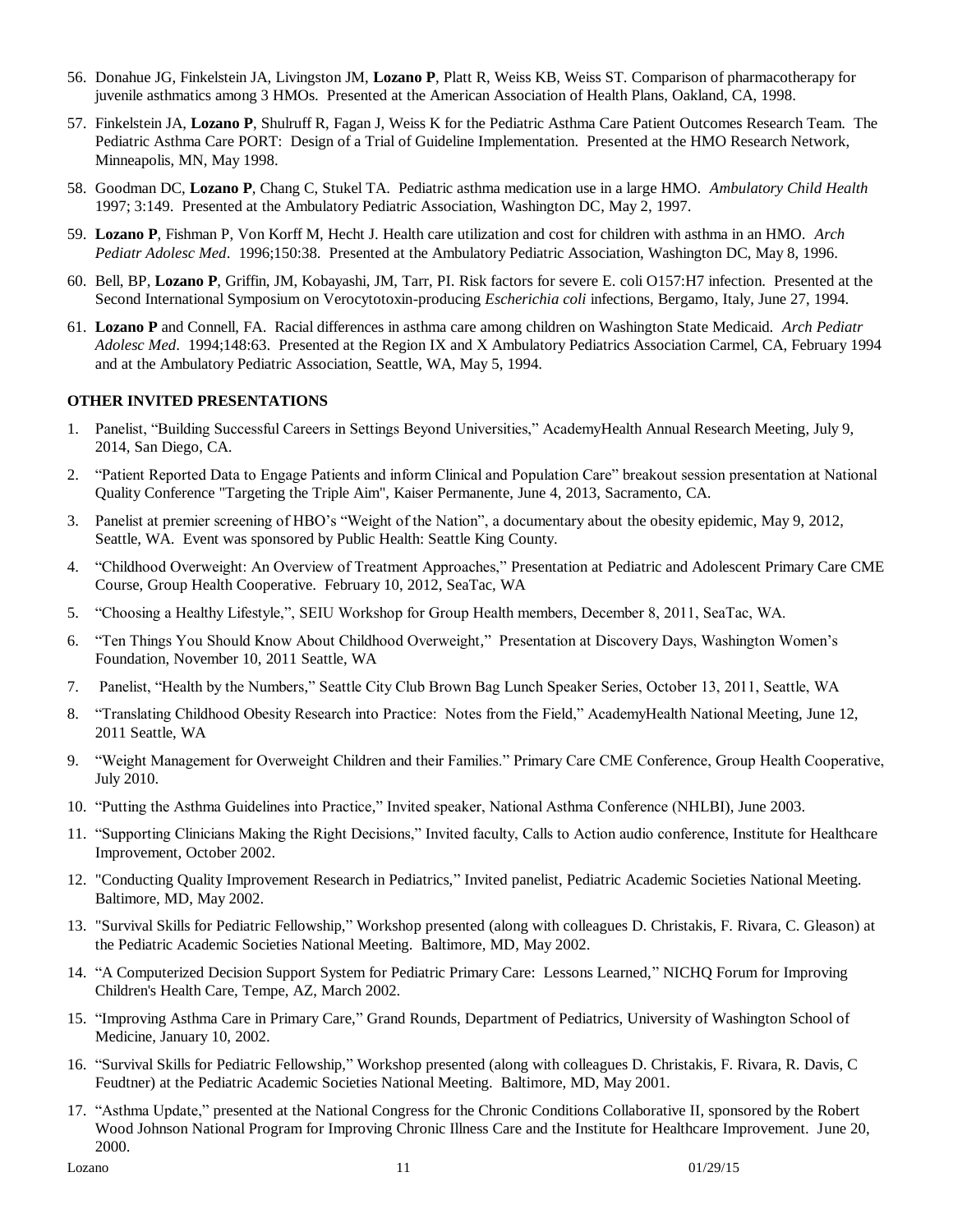- 18. "Asthma Care," presented at A Day in the Office: Problems in Pediatric Practice," CME course, Group Health Cooperative of Puget Sound. February 3, 2000
- 19. "Using Asthma Care Plans in Your Practice," presented at "Asthma: Practical Applications for Diagnosis and Management in Primary Care," CME course sponsored by the American Lung Association. November 6, 1999.
- 20. Co-moderator of Poster Symposium, "Health Services Research in Pediatric Asthma Care." Ambulatory Pediatric Association National Meeting, New Orleans, LA. May, 1998.
- 21. "Doing Research in an HMO Setting." University of Washington Robert Wood Johnson Clinical Scholars Program Seminar Series. February, 1998.
- 22. "Performance Measures for Childhood Asthma." Chronic Care Performance Measures Meeting, National Committee for Quality Assurance, Washington DC. July, 1997.
- 23. "Development of an Intervention to Improve Primary Care for Children with Asthma." Chronic Illness Symposium, University of Groningen, The Netherlands. October, 1996.
- 24. "Medicaid Managed Care: How well does the Healthy Options program serve Washington's poor families?" Presentation to the National Institute for Child Health and Development Workgroup. Seattle, WA. August, 1995.
- 25. "Child Advocacy Training in a Pediatrics Residency." Workshop at the Ambulatory Pediatric Association National Meeting. Washington, DC. May, 1993.

#### **CURRENT RESEARCH FUNDING**

#### **Leveraging Incentives for Obesity Prevention**

Dates:  $1/1/2015 - 12/31/2019$ PI: Davene Wright, PhD Source: American Diabetes Association Direct costs: \$119,991 FTE: donated

Objective: To understand levels and drivers of parental concern about childhood obesity. Aim 2: To develop and test strategies to better engage parents in obesity prevention. Aim 3: To characterize the longitudinal relationship between obesity and medical expenditures.

#### **Linking Kids to Healthy Lifestyle Programs**

Dates: 1/1/2015-3/31/2016 PI: Paula Lozano, MD MPH Source: Group Health Foundation Direct costs: \$99,997 FTE: 5%

Objective: This project leverages the resources of the LINCC project (PCORI) to develop new approaches for helping engage families of obese children and adolescents in community programs. If the pilot is successful, it will lead to an extramural grant application and has the potential to lead to spread of this innovative model in the GH delivery system.

#### **Alcohol and Drug Use Disorders: 3 Visits in 30 Days**

Dates: 7/1/2014-6/30/2015 PI: Ryan Caldeiro, Katharine Bradley MD MPH Source: Group Health Foundation Direct costs: \$50,221 FTE: donated

Objective: The proposed partnership between Behavioral Health Service (BHS), Primary care (PC) and GHRI will pilot test an innovation designed to decrease costs while improving the quality of patient-centered care among patients with alcohol or drug use disorders (AOD). Specifically, the project will develop an innovative population-based system to: 1) identify patients daily who have had a new AOD diagnosis in the prior 24 hours; 2) to proactively follow-up to engage them in AOD care with 3 visits in 30 days, and 3) to support patients in carrying out their goals for AOD care.

#### **Sustained Implementation of Patient-Centered Care for Alcohol Misuse**

Dates: 6/1/2014-5/31/2018 PI: Katharine Bradley MD MPH Source: Agency for Healthcare Research and Quality Direct costs: \$318,181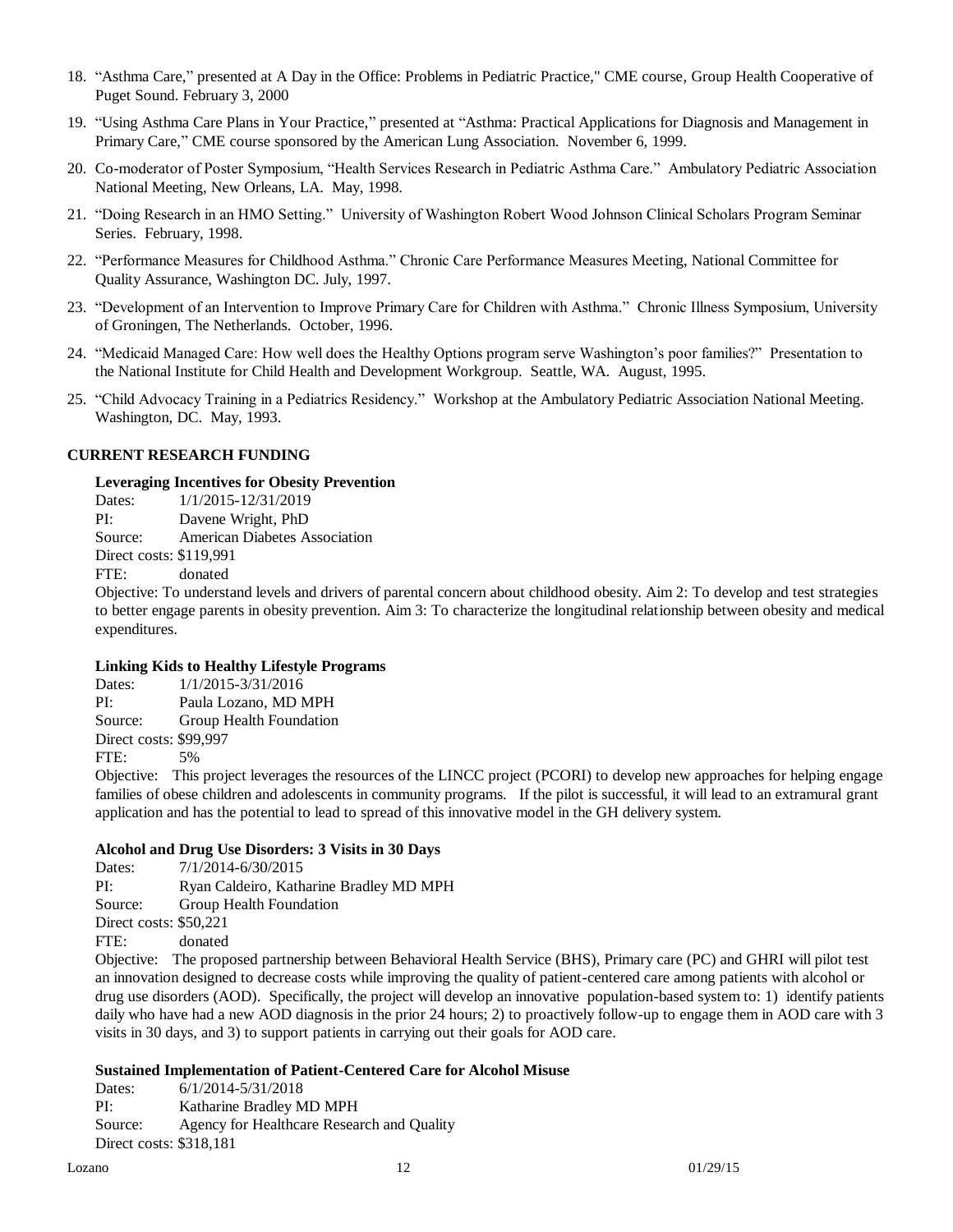## FTE: 10%

Objective: This project will implement sustained evidence-based alcohol-related care in a large regional network of 25 primary care practices (Group Health). We will use three strategies to improve the quality of alcohol screening and brief alcohol interventions: (1) enabling with proven methods for obtaining buy-in, and improving attitudes, skills, knowledge and selfefficacy; (2) supporting with an electronic health record (EHR); and (3) monitoring and feedback on performance by primary care leaders.

## **Early Life Antibiotic Exposure and Adiposity in Childhood**

Dates: 5/01/2014-4/30/2015 PI: Elizabeth Dawson-Hahn Source: Hearst Family Fellows Award Direct costs: \$8,000

FTE: donated

Objective: Specific Aim (SA) 1: To evaluate the impact of antibiotic exposure from 0-3 years on the development of higher adiposity at age 4. SA2: To examine SES as an effect modifier on the relationship between antibiotic exposure from 0-3 years and higher adiposity at age 4.

## **Comparative Effectiveness of Clinical Enhancements, Coordination, and Community Health Workers for Asthma Care in Minority Populations (Guidelines-to-Practice)**

Dates: 2/1/2014-1/31/2017 PI: James Krieger, MD MPH Source: Patient-Centered Outcomes Research Institute Direct costs: \$12,981 FTE: 5% Objective: To improve patient-centered asthma outcomes through two multi-component guideline implementation

interventions that address integration of care processes compared to a lower intensity health plan intervention. The clinic intervention consists of decision support, audit and feedback, provider/staff education, team-based care, office spirometry and allergy testing. The clinic's EHR provides a platform for sharing a common asthma management plan and enhancing communication among team members. In the home visit intervention, community health workers provide in-home, tailored selfmanagement support. G2P will use a 4-cell factorial design to assess the comparative effectiveness of these two interventions.

## **Evidence Based Practice Center (EPC) Childhood Overweight**

Dates:  $4/1/2014 - 5/31/2016$ PI: Elizabeth O'Connor, PhD Source: Agency for Healthcare Research and Quality Direct costs: \$28,167 FTE: 5% Objective: Systematic Review for the U.S. Preventive Services Task Force

## **Evidence Based Practice Center (EPC) Task Order Multifactorial Child Lipids**

Dates: 9/1/2014-2/28/2016 PI: Paula Lozano, MD MPH Source: Agency for Healthcare Research and Quality Direct costs: \$225,000 FTE: 15% Objective: Systematic Review for the U.S. Preventive Services Task Force

## **Evidence Based Practice Center (EPC) Task Order Familial Hypercholesterolemia Child Lipids**

| Dates:                  | 3/1/2013-7/31/2015                                            |
|-------------------------|---------------------------------------------------------------|
| PI:                     | Paula Lozano, MD MPH                                          |
| Source:                 | Agency for Healthcare Research and Quality                    |
| Direct costs: \$207,868 |                                                               |
| FTE:                    | 15%                                                           |
| Objective:              | Systematic Review for the U.S. Preventive Services Task Force |

# **Patient Reminders and Notifications**

Dates: 8/1/2013-5/31/2016 PI: James Ralston, MD MPH Source: Agency for Healthcare Research and Quality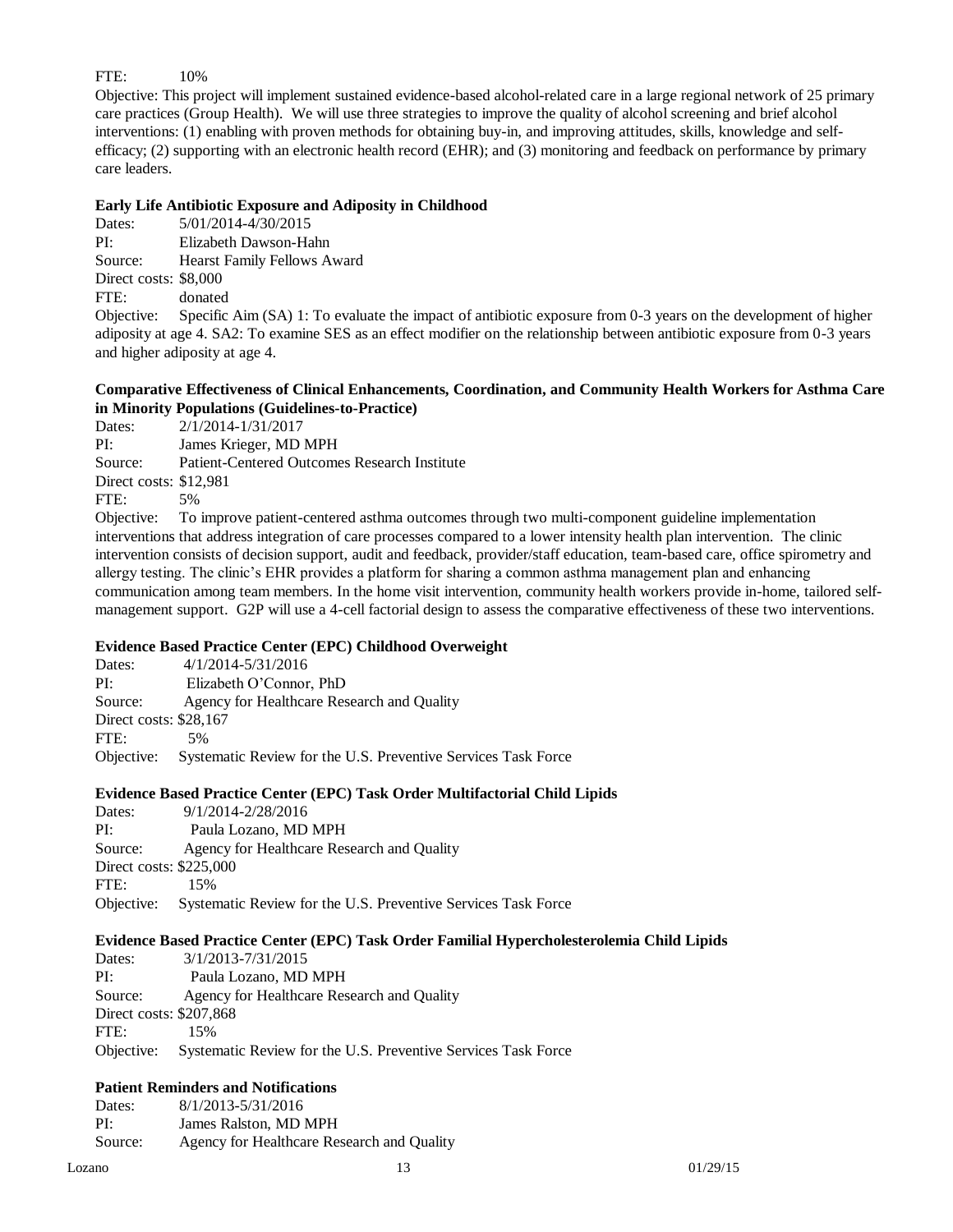# FTE: 5%

Objective: To establish the needs and preferences of patients for notifications and reminders, and to build and test a prototype of a patient-controlled health reminder and notification system. We will conduct interviews, focus groups and prototype testing sessions with Group Health providers, and individuals from two populations with chronic health care issues (mothers with children with asthma, and adults with diabetes).

## **Self-Management of Pediatric Chronic Illness**

Dates:  $7/1/2013 - 6/30/2015$ PI: Paula Lozano, MD MPH Source: Lucile Packard Foundation for Children's Health Direct costs: \$207,868 FTE: 10% Objective: To develop a conceptual framework and set of best practices for the provision of self-management support in

pediatric chronic illness. This conceptual framework will be developed by 1) a literature review to identify evidence-based approaches and theoretical models; 2) interviews with experts in pediatric chronic illness management; 3) focus groups with patients; 4) describing best practices in pediatric chronic illness self-management at leading institutions. The findings and conceptual framework will be disseminated to child health care leaders; patient advocacy and health care organizations, and funding agencies.

## **Implementation of Medical Assistant Delivered Health Coaching for Adult Obesity - Phase 2**

Dates: 10/1/2013-6/30/2015 PI: Paula Lozano, MD MPH Source: Group Health Foundation Direct costs: \$27,015

FTE: 3%

Objective: The goal of this pilot is to develop an innovative approach to provide support for weight loss that is integrated with primary care. We will develop a curriculum to train medical assistants (MAs) in brief health coaching, train all MAs at a single Group Health clinic and mentor them in opportunistic health coaching for primary care patients with BMI>30. Health coaching will include referrals to community weight loss programs. The final phase of this work will be to spread this innovation to a second GH clinic.

## **PAST RESEARCH FUNDING**

## **Implementation of Medical Assistant Delivered Health Coaching for Adult Obesity**

Dates: 9/1/2013-3/31/2014

PI: Paula Lozano, MD MPH

Source: Partnership for Innovation

Direct costs: \$31,835

FTE: 3%

Objective: This pilot proposes to train two medical assistants to provide health coaching to low-complexity obese patients and implement the Diabetes Prevention Program into Primary Care starting at one medical center.

## **Enhancing Family-Based Behavioral Pediatric Obesity Treatment via Social Networks (CONNECT Study)**

| Dates:                  | 4/1/2011-3/31/2013                                                                                                                                                                                                                                                           |
|-------------------------|------------------------------------------------------------------------------------------------------------------------------------------------------------------------------------------------------------------------------------------------------------------------------|
| PI:                     | Paula Lozano, MD MPH                                                                                                                                                                                                                                                         |
| Source:                 | <b>NHLBI</b>                                                                                                                                                                                                                                                                 |
| Direct costs: \$275,000 |                                                                                                                                                                                                                                                                              |
| FTE:                    | %10                                                                                                                                                                                                                                                                          |
| Objective:              | (1) To develop an adaptation of family-based behavioral pediatric obesity treatment (FBT) that includes<br>assessment and engagement of the parent's social network to support family-based weight management, and (2)<br>to evaluate this intervention in a clinical trial. |
|                         | $\mathbf{a}$ , $\mathbf{a}$ , $\mathbf{a}$ , $\mathbf{a}$ , $\mathbf{a}$                                                                                                                                                                                                     |

# **Evaluating innovative weight gain prevention strategies for at-risk college youth**

Dates: 8/15/2009-11/14/2012 PI: Leslie Lytle, PhD, University of Minnesota (GHRI is subcontract) Source: NHLBI (Grant # U01 HL096767) Direct costs: \$2,744,630 FTE: %10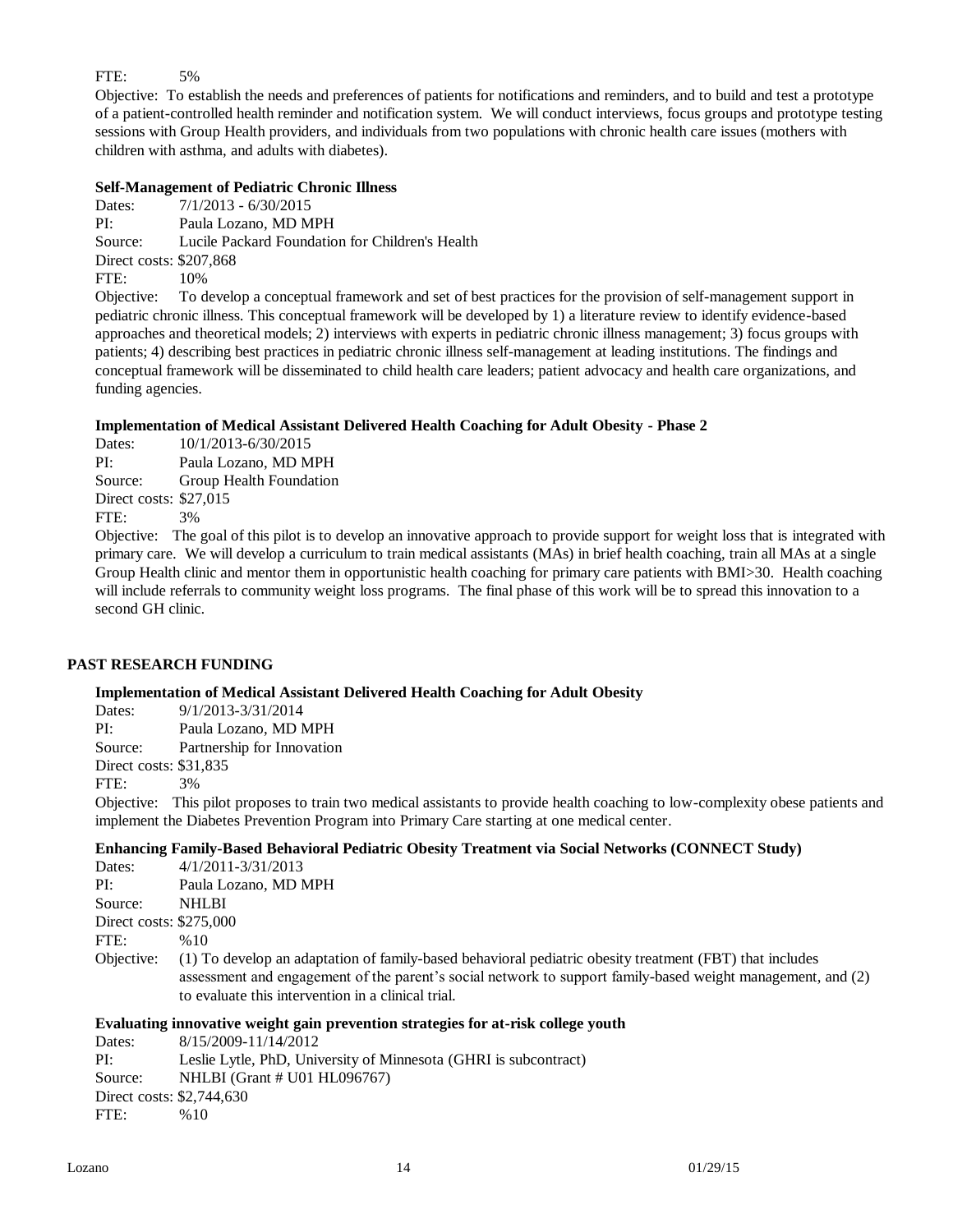Objective: To conduct an RCT of a weight gain prevention intervention in community college students. Innovative intervention strategies include web-based learning and online social networking. Dr. Lozano is leading the social network analysis.

#### **Countdown to Healthy Living**

| Dates: | 11/01/2010 -7/01/2011 |
|--------|-----------------------|
| PI:    | Nalini Gupta, MD      |

Source: Group Health Partnership for Innovation

Direct costs: \$88,010

FTE: 10%

Objective: To work with pediatricians at Group Health's Lidgerwood Clinic in Spokane to implement a clinic-based Family Weight Management Program for overweight children and their parents.

### **Pilot of a Clinic-based Family Weight Management Program at Group Health Cooperative**

Dates: 1/1/2011 -12/31/2011

PI: Paula Lozano, MD MPH

Source: Group Health Research Institute Development Fund

Direct costs: \$80,000

FTE: 7%

Objective: To integrate the Family Weight Management Program (family-based behavioral treatment of childhood obesity) into the medical home in two Group Health clinics in preparation for a full-scale trial.

#### **Adapting Family Pediatric Obesity Treatment for Low-Income families in a School-based setting**

- Dates: 10/1/2009-9/30/2010
- PI: Paula Lozano, MD MPH

Source: Aetna Regional Community Grant Program

- Direct costs: \$25,000
- FTE: 3%
- Objective: To develop an intervention to promote healthy eating and physical activity among families of overweight children in a low-income elementary school

#### **Pilot of a Clinic-based Family Weight Management Program at Group Health Cooperative**

- Dates: 1/19/2009 -12/31/2010
- PI: Paula Lozano, MD MPH
- Source: Group Health Research Institute Development Fund

Direct costs: \$164,463

FTE: 7%

Objective: To develop an adaptation of family-based behavioral treatment of childhood obesity for an integrated health system and to pilot this Family Weight Management Program with overweight children and their parents at Group Health, collecting preliminary data for a full-scale trial.

## **Social Networks and Social Support during Obesity Treatment**

- Dates:  $7/1/2009 6/30/2010$
- PI: Paula Lozano, MD MPH

Source: Seattle Children's Research Institute pilot funding (PI: Lozano)

Direct costs: \$15,000

FTE: 0%

Objective: To explore the roles of social support and social networks in behavior change (related to healthy eating and physical activity) through qualitative interviews with parents who participated in family-based behavioral treatment with their overweight child. Findings will inform development of an intervention to enhance social support for parents engaged in changing their child's eating and physical activity behaviors.

## **Behavioral Skill Adherence in Pediatric obesity Treatment**

| Dates:                  | $4/01/2008 - 3/31/2010$                                                                                         |
|-------------------------|-----------------------------------------------------------------------------------------------------------------|
| PI:                     | Brian Saelens, PhD                                                                                              |
| Source:                 | NICHD (Grant $\#$ R21 HD054871)                                                                                 |
| Direct costs: \$275,000 |                                                                                                                 |
| FTE:                    | 15%                                                                                                             |
| Objective:              | To examine the relationship between behavioral skills use and outcomes in family-based behavioral treatment for |
|                         | pediatric obesity, this RCT compares standard treatment with a self-directed approach that emphasizes parent    |
|                         | autonomy and aims to enhance motivation for skill use in an effort to improve adherence post-treatment.         |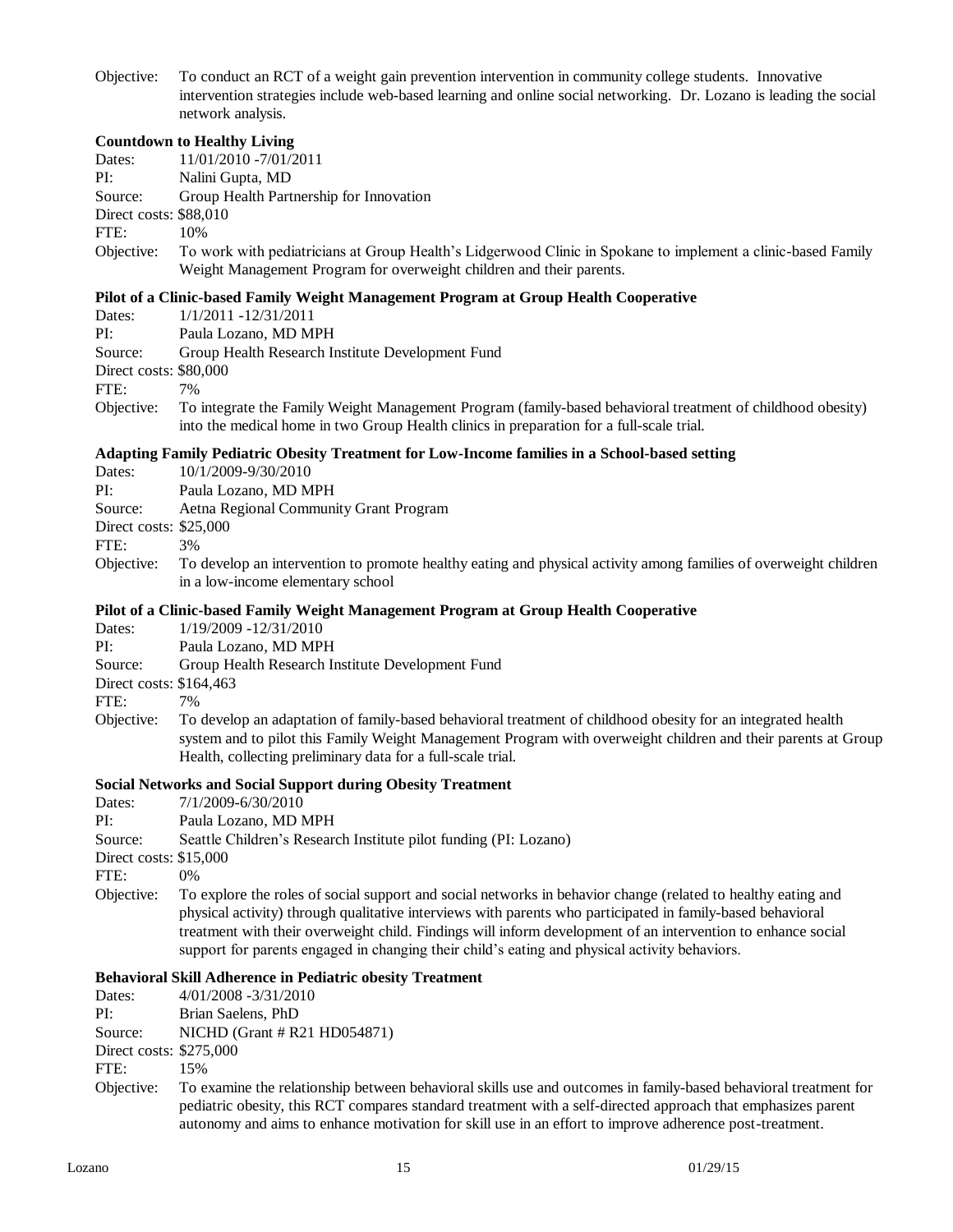#### **Increasing Family-Centeredness of inpatient care: Promoting collaboration with families through communication skills and delivery system design**

| Dates: | 09/01/2007-9/30/2009 |
|--------|----------------------|
| PI:    | Paula Lozano, MD MPH |
|        |                      |

Source: Seattle Children's Hospital

Direct costs: \$147,364

FTE: 0%

Objective: (1) to adapt a program to train pediatric residents in behavior change counseling ("Collaborative Management in Pediatrics; CMP) to include individual coaching, (2) to evaluate the CMP+coaching in a randomized trial of 29 pediatrics interns; (3) to adapt CMP for use in the inpatient care of medically complex children; (4) to evaluate this training through a pre-post pilot study; and (5) to develop generalizable skill assessment methods for behavior change counseling.

## **Motivational Interviewing Curriculum for Pediatric Interns**

- Dates: 7/1/2007-6/30/2008
- PI: Heather McPhillips, MD MPH
- Source: Association of Pediatric Program Directors

Direct costs: \$10,000

FTE: 0%

Objective: To evaluate a 4.5 hour version of Collaborative Management in Pediatrics, a brief Motivational Interviewing curriculum, implemented in the first year of residency training. We will to assess the effect of an abbreviated CMP training on resident skills in behavior change counseling using previously validated instruments from OSCEs before and after training. Our project will address strategies to effectively teach (CMP training) and measure (OSCE) the ACGME competency of communication

## **Internet Based Patient-Centered Asthma Management System (AsthmaNet)**

| Dates:  | 9/30/2006-9/29/2011          |
|---------|------------------------------|
| PI:     | Dimitri Christakis, MD MPH   |
| Source: | NHLBI (Grant # R01 HL079402) |
| $\sim$  |                              |

Direct costs: \$499,986

FTE: 20%

Objective: To conduct an RCT to assess the effectiveness of an interactive web-based asthma patient activation system, AsthmaNet, in changing (1) parents' adherence to practices that can improve their children's asthma related quality of life and (2) primary care providers' prescribing behavior and chronic disease management. AsthmaNet delivers evidence-based guidelines and asthma management tools to parents of children with asthma between the ages of 2 and 10 years mindful of their interest and self-management skills and provides periodic, automated, tailored, feedback to parents and providers to help motivate and maintain asthma management skills and behaviors of both parents and providers during clinical encounters.

## **Asthma Management Support Training (Collaborative Management in Pediatrics)**

- Dates: 5/01/2006-4/30/2009
- PI: Paula Lozano, MD MPH

Source: NHLBI (Grant # R21HL080067)

Direct costs: \$275,000

FTE: 20%

Objective: To conduct a pilot randomized trial of a Collaborative Management in Pediatrics (CMP), behavior change curriculum based on motivational interviewing. We will randomize 18 pediatric residents either to receive the 9 hour CMP training or to a wait-list control arm. Primary outcome is resident skill, as measured using objective standardized clinical evaluations (OSCEs) with standardized patients. Secondary outcomes are parent-reported processes of care following primary care visits focused on issues related to their child's asthma or overweight. Findings from this pilot will inform a future full-scale RCT.

## **A Pilot Study to Test the Feasibility of Primary Care Obesity Prevention and Treatment**

| Dates:                | 9/1/2006-8/31/2007                                                                                                 |
|-----------------------|--------------------------------------------------------------------------------------------------------------------|
| PI:                   | Rona Levy PhD (UW), Robert Reid MD MPH (CHS subcontract)                                                           |
| Source:               | NCI (Transdisciplinary Research on Energetics and Cancer; TREC)                                                    |
| Direct costs: \$9,351 |                                                                                                                    |
| FTE:                  | 0%                                                                                                                 |
| Objective:            | To conduct a small feasibility pilot of a primary-care based obesity prevention intervention in two GHC clinics.   |
|                       | The intervention consists of a brief message delivered by pediatricians to parents of overweight children during a |
|                       | well child visit, followed by three calls with a phone counselor.                                                  |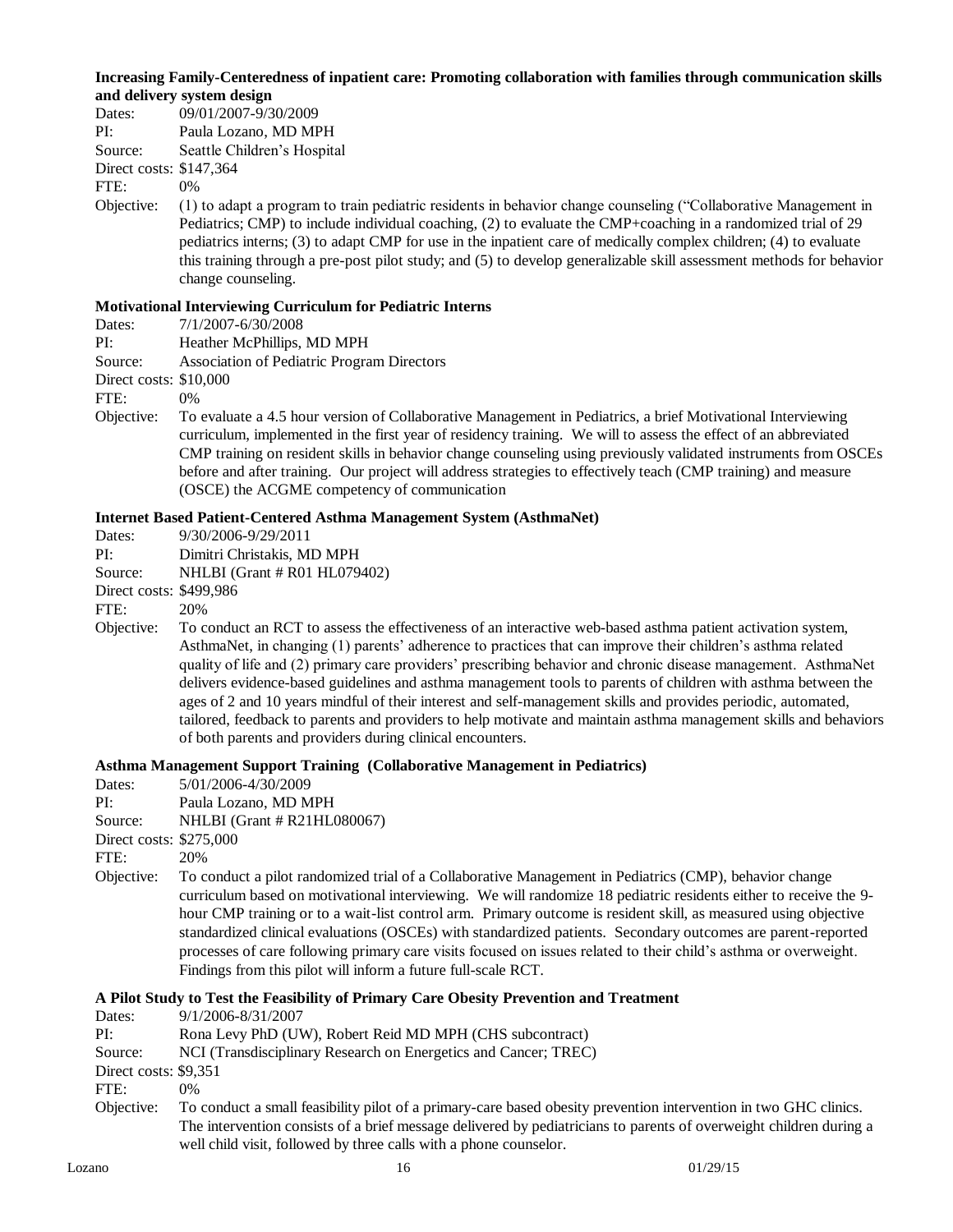## **Spatial Analysis of Obesity Prevalence Among GHC Enrollees in King County**

| 01/01/2006-06/30/2007<br>Dates: |
|---------------------------------|
|---------------------------------|

PI: David Arterburn MD MPH

Source: Exploratory Center for Obesity Research

Direct costs: \$10,000

FTE: 0%

Objective: To assess the relationship between census tract SES, residential density and prevalence of overweight among GHC-enrolled children in King County

#### **Impact of Co-morbid Anxiety Disorders in Adolescents with Asthma**

| Dates: | 4/01/2004-3/31/2008 |
|--------|---------------------|

PI: Wayne Katon, MD

Source: NIMH (Grant # RO1 MH067587)

Direct costs: \$175,789 (subcontract)

FTE: 15%

Objective: To compare adolescents with panic disorder (and other anxiety and depressive disorders) and asthma to adolescents with asthma alone in order to estimate the impact of anxiety/depressive disorder on asthma self-management, symptom burden, functional status, and medical costs. To estimate the prevalence of affective disorders in a population-based sample

## **Evaluation of Nutrition Communication Style in an Obesity Prevention Pilot in the WIC Program**

| Dates:                 | 9/01/2005-12/31/2006                                                                                                    |
|------------------------|-------------------------------------------------------------------------------------------------------------------------|
| PI:                    | Paula Lozano, MD MPH                                                                                                    |
| Source:                | <b>Baylor University</b>                                                                                                |
| Direct costs: \$25,000 |                                                                                                                         |
| ${\rm FTE}$ :          | $0\%$                                                                                                                   |
|                        | Objective: To analyze audiotapes of two WIC nutritionists conducting behavior change counseling using the CMP approach. |

## **Pfizer Visiting Professorship in Clear Health Communication 2007**

| Dates:                | January 2007                                                                                                     |
|-----------------------|------------------------------------------------------------------------------------------------------------------|
| PI:                   | Paula Lozano, MD MPH and Beth Ebel, MD MSc MPH                                                                   |
| Source:               | Pfizer, Inc.                                                                                                     |
| Direct costs: \$7,500 |                                                                                                                  |
| FTE:                  | $0\%$                                                                                                            |
| Objective:            | To host Matt Kreuter, PhD as Visiting Professor at the UW Division of General Pediatrics for a 2½ day visit      |
|                       | during which he gave seminars, grand rounds, workshops and led informal discussions relating to tailoring health |
|                       | communication, with a focus on cultural tailoring.                                                               |

#### **Measurement of Behavior Change Counseling Skills using Objective Standardized Clinical Evaluations (OSCEs): Development and Piloting of OSCEs for Use with** *Collaborative Management in Pediatrics***, a Novel Curriculum for Residents**

| <b>ANUDIULUS</b>       |                                                                          |
|------------------------|--------------------------------------------------------------------------|
| Dates:                 | 1/01/2006-12/31/2006                                                     |
| PI:                    | Paula Lozano, MD MPH                                                     |
| Source:                | Children's Hospital and Regional Medical Center Steering Committee Grant |
| Direct costs: \$25,000 |                                                                          |
| FTE:                   | 0%                                                                       |
|                        |                                                                          |

Objective: To evaluate the reliability of objective standardized clinical evaluations (OSCEs) as a tool for use in evaluating resident skill in behavior change counseling. We will conduct a before/after pilot of CMP with 14 pediatric residents, administering the OSCEs before and after training in "Collaborative Management in Pediatrics" (CMP). OSCEs will be videotaped, coded and analyzed to assess three types of reliability, within-station, between-station and inter-rater, using intra-class correlation

#### **Pilot of a Brief Motivational Intervention to Reduce Obesity in Low-Income Preschool Children in the WIC Program** Dates: 9/01/2005-12/31/2006

| .                       |                                                                                                              |
|-------------------------|--------------------------------------------------------------------------------------------------------------|
| PI:                     | Paula Lozano, MD MPH                                                                                         |
| Source:                 | <b>Exploratory Center for Obesity Research</b>                                                               |
| Direct costs: $$17,071$ |                                                                                                              |
| FTE:                    | 15%                                                                                                          |
| Objective:              | To train two WIC nutritionists in Collaborative Mangemeant in Pediatrics and to randomize 28 WIC families to |
|                         | receive usual WIC care or 3 sessions of behavior change counseling using the CMP approach                    |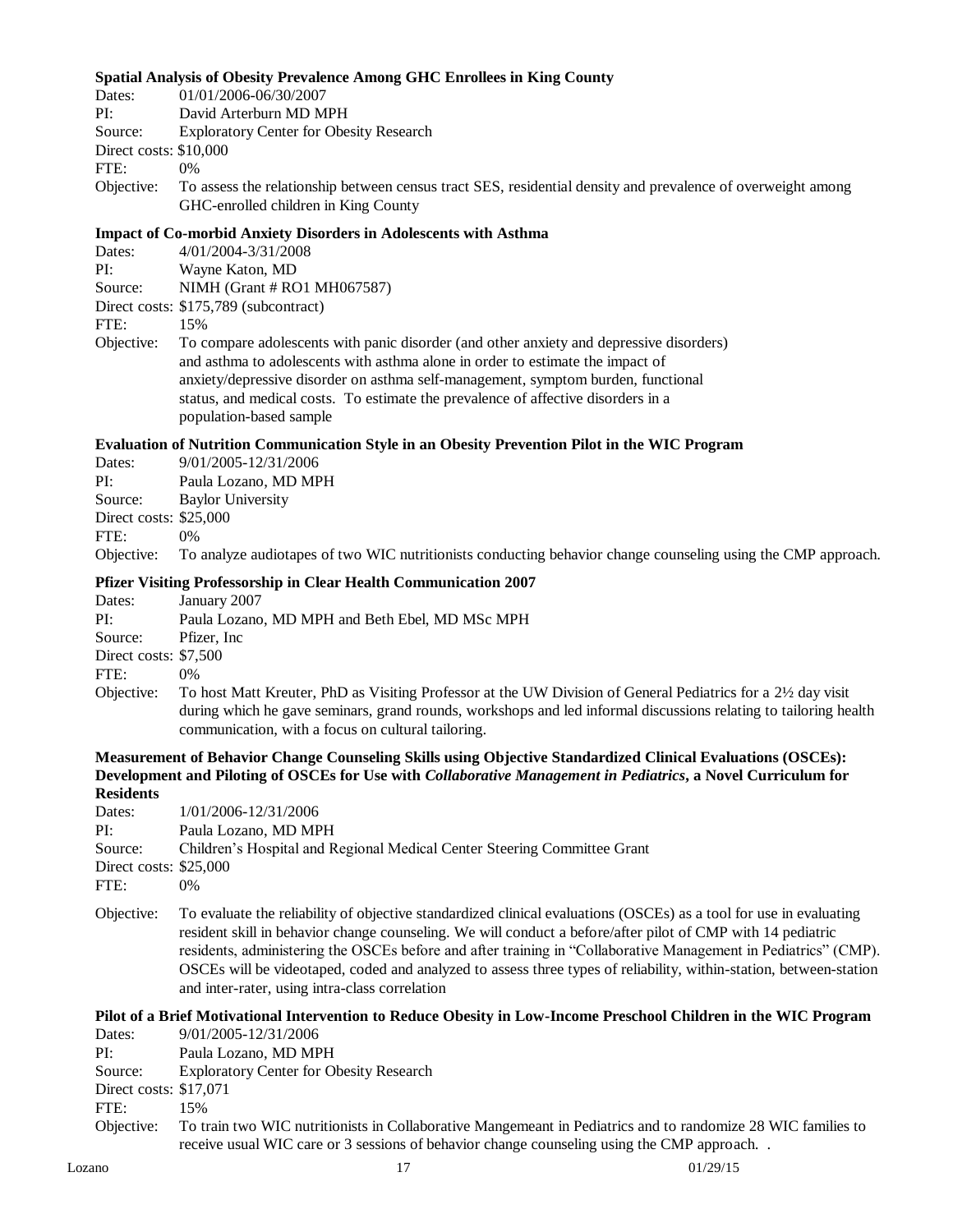#### **Asthma Management Support Curriculum for Pediatric Residents**

| Dates:                    | 3/01/2005-2/28/2006                                                                                                                                                                                                                                                                           |  |  |
|---------------------------|-----------------------------------------------------------------------------------------------------------------------------------------------------------------------------------------------------------------------------------------------------------------------------------------------|--|--|
| PI:                       | Paula Lozano, MD MPH                                                                                                                                                                                                                                                                          |  |  |
| Source:                   | Group Health Community Foundation                                                                                                                                                                                                                                                             |  |  |
| Direct costs: \$67,000    |                                                                                                                                                                                                                                                                                               |  |  |
| FTE:                      | 15%                                                                                                                                                                                                                                                                                           |  |  |
| Objective:                | To develop and pilot a curriculum to train residents to provide self-management support using techniques from<br>motivational interviewing and problem-solving treatment, including an evaluation module using objective<br>structured clinical evaluation (OSCE) with standardized patients. |  |  |
|                           | <b>Improving Chronic Illness Care Project</b>                                                                                                                                                                                                                                                 |  |  |
| Dates:                    | 6/1998-12/2005                                                                                                                                                                                                                                                                                |  |  |
| PI:                       | Ed Wagner, M.D. M.P.H.                                                                                                                                                                                                                                                                        |  |  |
| Source:                   | Robert Wood Johnson Foundation                                                                                                                                                                                                                                                                |  |  |
| Direct costs: \$1,500,000 |                                                                                                                                                                                                                                                                                               |  |  |
| FTE:                      | 4%                                                                                                                                                                                                                                                                                            |  |  |
| Objective:                | To improve the health of chronically ill patients by helping organized health systems improve their care of elderly<br>and chronically ill.                                                                                                                                                   |  |  |
|                           | <b>Randomized Trail of a Computerized Asthma Management System (CAMS)</b>                                                                                                                                                                                                                     |  |  |
| Dates:                    | 6/01/2001-5/31/2005                                                                                                                                                                                                                                                                           |  |  |
| PI:                       | Paula Lozano, MD MPH                                                                                                                                                                                                                                                                          |  |  |

Source: NHLBI (Grant # HL069670)

Direct costs: \$380,000

FTE: 30%

Objective: To develop, implement and evaluate computerized decision support system for asthma care in three primary care clinics in a randomized trial.

#### **Using Handheld Technology to Reduce Errors in ADHD Care (CLIPS)**

| Dates:                  | 10/01/2001-9/30/2005                                                                                                                            |
|-------------------------|-------------------------------------------------------------------------------------------------------------------------------------------------|
| PI:                     | Robert Davis, MD MPH                                                                                                                            |
| Source:                 | $AHRO$ (Grant $#R18HS011859$ )                                                                                                                  |
| Direct costs: \$248,899 |                                                                                                                                                 |
| FTE:                    | 30%                                                                                                                                             |
| Objective:              | To develop, implement and evaluate a computerized decision support system for ADHD<br>care in three primary care clinics in a randomized trial. |

#### **Community Based Computer Kiosks to Improve Health Care for Underserved Children in Seattle**

| Dates:                 | 7/01/2004-6/30/2005                                                                                          |
|------------------------|--------------------------------------------------------------------------------------------------------------|
| PI:                    | Dimitri Christakis, MD MPH                                                                                   |
| Source:                | <b>Royalty Research Fund</b>                                                                                 |
| Direct costs: \$50,000 |                                                                                                              |
| FTE:                   | donated                                                                                                      |
| Objective:             | To dispense evidence-based, low-literacy health promotional and disease management materials to parents via  |
|                        | touch screen computer kiosks in communities serving low income and minority families in order to improve the |
|                        | care of low-income children in the areas of asthma, ADHD and preventive care.                                |
|                        |                                                                                                              |

## **Using Evidence at the Point of Care**

| Dates: | 10/1999-9/2004 |  |  |
|--------|----------------|--|--|
|        |                |  |  |

| PI: | Robert Davis, M.D. M.P.H. |  |
|-----|---------------------------|--|
|     |                           |  |

Source: AHRQ

Direct costs: \$340,000

Objective: To develop, implement and evaluate a computerized decision support system for various ambulatory pediatric conditions in three primary care clinics.

#### **Outcomes Assessment of Pediatric Asthma (PAC PORT Continuation)**

Dates: 9/30/2002-3/31/2004

PI: Kevin Weiss, M.D. M.P.H.

Source: AHCPR and NHLBI

#### Direct costs: \$15,000 (subcontract, current year)

Objective: To develop outcome measures for pediatric asthma using data from three health systems and 638 subjects from a randomized clinical trial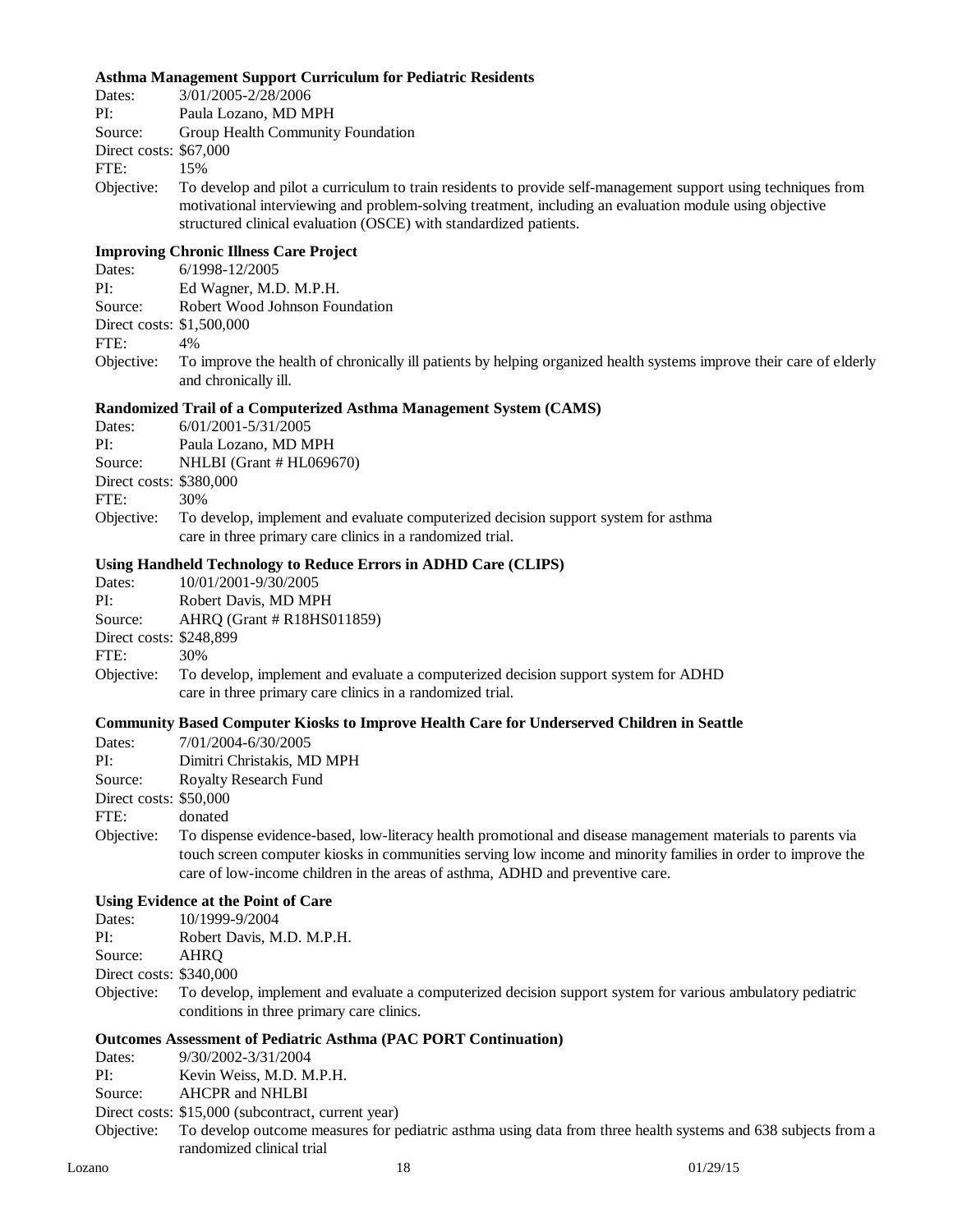#### **Redesigning Care Processes: Finding What Works**

| Dates:                  | 2002-2003                                    |
|-------------------------|----------------------------------------------|
| PI:                     | Ed Wagner, MD MPH                            |
| Source:                 | AHRO                                         |
| Direct costs: \$250,000 |                                              |
|                         | Objective: To develop a conceptual framework |
|                         | identify epocific host proctices relate      |

k for redesigning care processes and facilitating coordination of care; to identify specific best practices related to this framework through a series of workshops; and to design a strategy for putting the findings in the hands of relevant health care leaders.

#### **King County Asthma Forum/Allies Against Asthma**

| Dates:                  | 2002-2003                                                                                    |
|-------------------------|----------------------------------------------------------------------------------------------|
| PI:                     | James Kreiger, MD MPH                                                                        |
| Source:                 | Robert Wood Johnson Foundation                                                               |
| Direct costs: \$700,000 |                                                                                              |
|                         | Objective: To develop and implement asthma quality improvement in five local health centers. |

#### **Development of an Internet-based Component for a Computerized Asthma Management System**

Dates: 2001-2002

| $Co-PIs$ : |  |  | Paula Lozano, MD MPH and Fred Zimmerman, PhD |  |
|------------|--|--|----------------------------------------------|--|
|------------|--|--|----------------------------------------------|--|

Source: Unrestricted gift from The Boeing Company

Direct costs: \$50,000

Objective: To develop, implement and evaluate an internet-based tool to assist patients with asthma home care and enhance communication with primary care physicians.

#### **Asthma Care Quality in Varying Managed Medicaid Plans (ACQA Study)**

Dates: 1998-2002

PI: Tracy Lieu, M.D. M.P.H.

Source: AHCPR and AAHP

Direct costs: \$198,000 (subcontract)

Objective: This prospective cohort study of 2,700 Medicaid-insured children with asthma in five managed care organizations in California, Washington and Massachusetts aims to identify managed care features associated with high quality care.

## **Pediatric Asthma Care Study: Cost-effectiveness of guideline management in pediatric asthma care (PAC PORT)**

Dates: 1996-2002

PI: Kevin Weiss, M.D. M.P.H.

Source: AHCPR and NHLBI

Direct costs: \$175,000 (subcontract, current year)

Objective: A randomized trial to evaluate the effectiveness and cost-effectiveness of two primary-care based interventions to improve adherence to national practice guidelines for the treatment of pediatric asthma. The trial is being conducted in three managed care organizations.

## **Evidence-Based Medicine and Child Health Care**

Dates: 2000-2001 PI: Robert Davis, M.D. M.P.H. Source: Packard Foundation Direct costs: \$250,000

Objective: To develop and pilot evidence based decision-support systems for ambulatory pediatric conditions.

#### **Smoking Cessation in Low Income Women (Fresh Start Project)**

| Dates:  | 1997-2000          |
|---------|--------------------|
| PI:     | Susan Curry, Ph.D. |
| Source: | NHL BI             |

Direct costs: \$250,000 (per year)

Objective: A randomized trial to increase understanding of the smoking cessation process in low income women and test a smoking cessation intervention for use in large-scale public health programs

## **Inner City Asthma Study**

Dates: 1996-2001 PI: James Stout, M.D. M.P.H., in collaboration with 6 other U.S. medical centers. Source: NIAID, NIEHS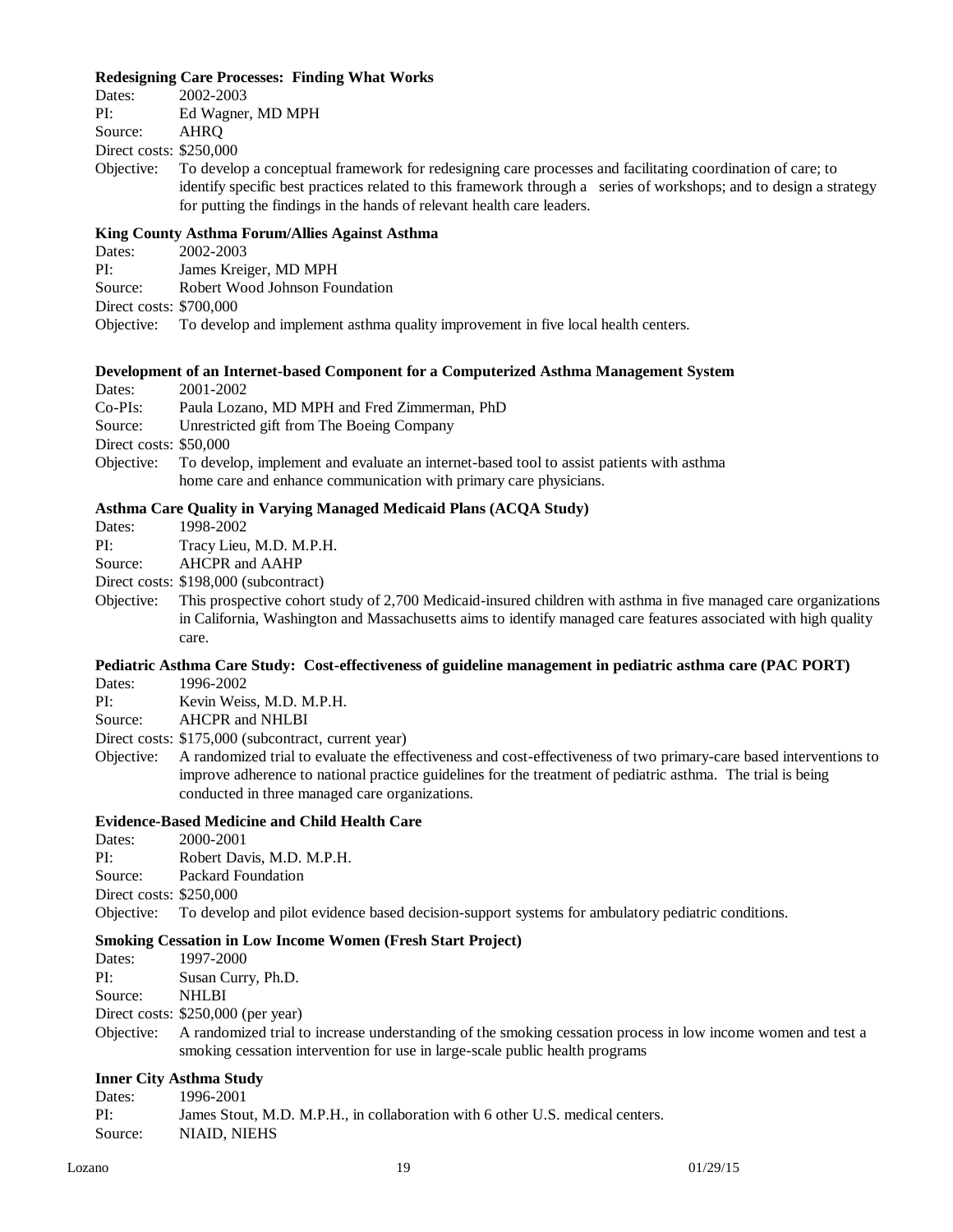#### Direct costs: \$236,000 (per year)

Objective: A randomized trial to evaluate physician feedback and a home environmental control intervention to reduce asthma morbidity in inner city children. The trial was conducted in seven urban areas. Co-investigator through 1999.

#### **Chronic Care Performance Measures**

Dates: 1996-1997

Co-PIs: Paula Lozano M.D. M.P.H., Christine Joseph Ph.D.

- Source: Robert Wood Johnson Foundation
- Direct costs: \$41,700 (per year, subcontract)
- Objective: Pilot study to develop performance measures for childhood asthma for use in assessing quality of care in managed care organizations.

## **Cost of Care for Chronic Illnesses**

Dates: 1994-1996

PI: Michael Von Korff, Sc.D.

Source: Glaxo, Inc.

Direct costs: \$115,000 (per year, subcontract)

Objective: To examine the direct costs associated with asthma care among children enrolled at Group Health Cooperative of Puget Sound and to describe variation in prescribing patterns.

## **Use of Services by Children with Asthma**

Dates: 1994-1996

PI: Paula Lozano, MD MPH

Source: Poncin Scholarship Foundation award

Direct costs: \$15,000 per grant year

Objective: To characterize the patterns of health care utilization among children with asthma enrolled at Group Health Cooperative of Puget Sound.

## **TEACHING (CLINICAL PEDIATRIC TEACHING AND RESEARCH TRAINING)**

Childhood Obesity Lecture, Group Health Family Practice Residency, December 2014

Health Coaching Training for Medical Assistants, Group Health Northshore Medical Center, February 2014

Brief Motivational Interviewing Workshop for Pediatrics Interns (yearly workshop 2007-2013)

Coordinated and led weekly research seminar, NRSA Primary Care Research Fellowship and Pediatric Quality of Care Research Fellowship (2004-2011)

General Pediatrics Attending responsibilities at Seattle Children's Hospital, including supervision of medical students and residents on inpatient medical wards (2000- 2011)

PGY-2 Pediatric Residency rotation at Harborview Medical Center: Journal club on various general pediatrics topics (2000- 2009)

General Pediatrics Attending responsibilities at Harborview Medical Center, including supervision of medical students and residents in walk-in clinic and continuity clinic, supervision of residents in after hours care and inpatient pediatric consult service on burns/trauma wards (1995-2011)

Pediatrics clerkship lecture series for 3rd year medical students: Ambulatory Pediatrics Vignettes (1995-2003)

## **RESEARCH MENTORING**

- Tao Kwan-Gett MD. Chief Resident, Pediatrics. "Evaluation of an inpatient clinical pathway for asthma care in a children's hospital." 1994-95.
- Jackie Grupp-Phelan MD. NRSA General Pediatrics Fellow. "Identification of factors associated with high utilizer status among children with asthma at Group Health Cooperative." 1997-98.
- Dimitri Christakis MD and Tao Kwan-Gett MD. Robert Wood Johnson Clinical Scholars/General Pediatrics Fellows. "A randomized trial of a computerized reminder system for immunization and tuberculosis screening at Harborview Children's Clinic." 1997-98.
- Leslie Iverson RN. Nurse Practioner/MPH Candidate. "Effect of implementing a literacy program at Harborview Children and Teens Clinic." 1998-99. Served as thesis chairperson.
- James Guevara MD. NRSA General Pediatrics Fellow. "Epidemiology of attention deficit hyperactivity disorder at Group Health Cooperative and health care use and cost in this population." 1998-99. Served on thesis committee.

Michael Silverstein MD. Pediatrics Resident. "Evaluation of a literacy program in a multi-ethnic pediatric clinic." 1999-01.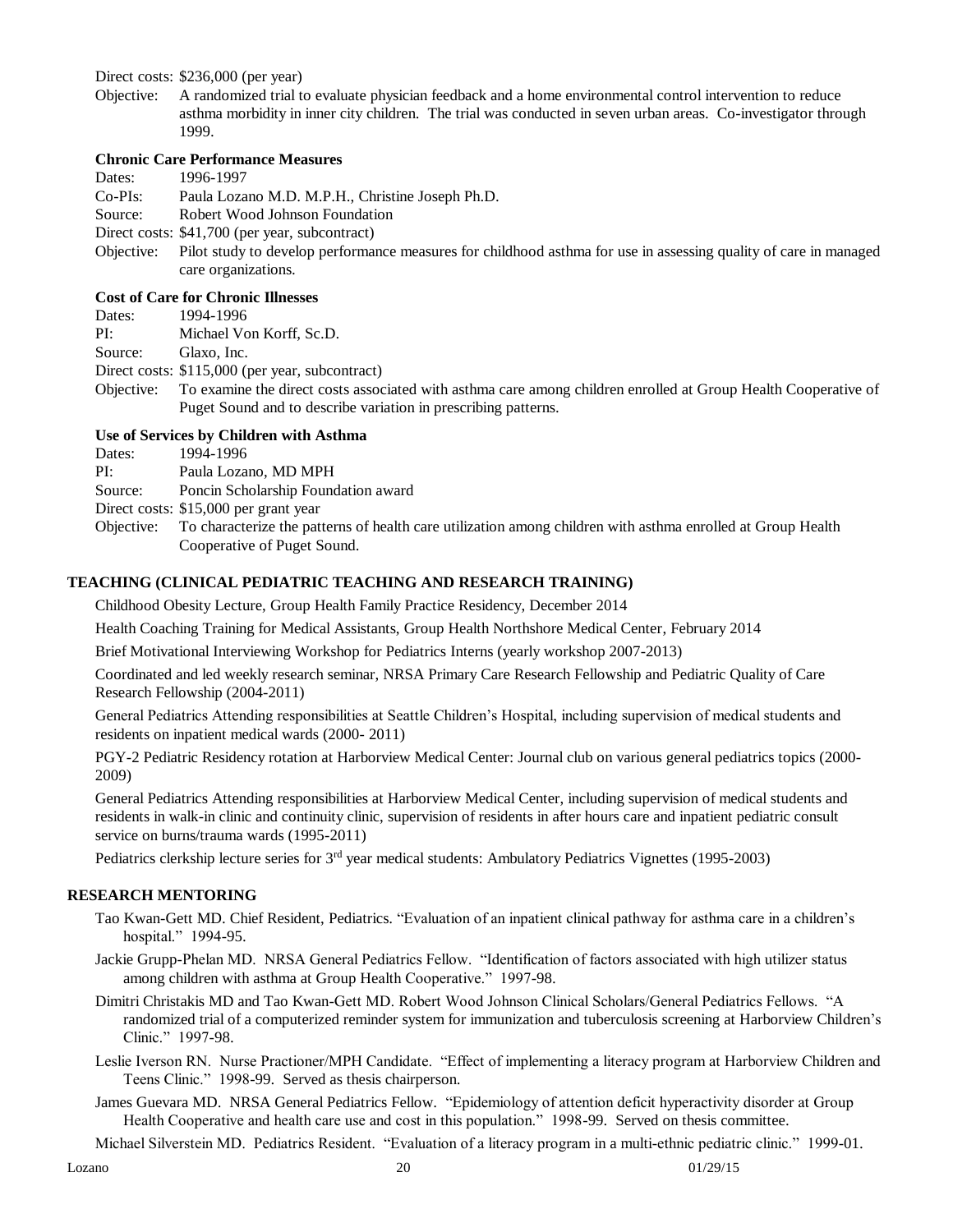- Su Ting Li, MD. Pediatrics Resident. "Use of hormone-containing hair products among families attending pediatric clinics." 1999-01.
- Guadalupe Ayala, MPH. Doctoral candidate, Department of Psychiatry 2001-2002; Assistant Professor, Psychology, University of North Carolina. "Correlates of medication adherence in children and adolescents with asthma (PAC PORT dataset)." 2001-2005.
- Julie Brown, MD MPH. Assistant Professor, Pediatrics. "Decision support for asthma and ADHD in primary care pediatrics." 2002-2005.
- Laura Richardson, MD MPH. Assistant Professor, Pediatrics. K-award from NIMH. "Improving Primary Care Treatment for Adolescent Depression." 2002-2006.
- Ben Balderson, PhD. Research Associate, Center for Health Studies. "Decision support for asthma and ADHD in primary care pediatrics." 2002-2006
- Adam Cohen, MD. NRSA General Pediatrics Fellow. "Quality of care for children from immigrant families and children with non-English proficient parents." 2004-2005.
- Nerissa San Luis Bauer, MD. NRSA General Pediatrics Fellow. "Association between exposure to domestic violence and bullying behavior in children." 2004-2006.
- Beth Tarini, MD. Robert Wood Johnson Clinical Scholar/General Pediatrics Fellow. "Parental self-efficacy and participation in decision-making during pediatric hospitalization." 2004-2006.
- Jason Mendoza, MD. Robert Wood Johnson Clinical Scholar/General Pediatrics Fellow. "Motivational intervention to reduce obesity in preschool children in WIC clinics." 2004-2006.
- Darcy Thompson, MD. Robert Wood Johnson Clinical Scholar/General Pediatrics Fellow. "Pilot of touch screen computer kiosks for child health promotion in community settings." 2004-2006.
- Kym Ahrens, MD. Psychiatry-Primary Care fellow (formerly NRSA General Pediatrics Fellow). "Resiliency factors in high risk youth." 2005-present.
- Sheela Sathyanarayana, MD. Pediatric Environmental Health Fellow. "Phthalate exposures in infants." 2005-2009.
- Mollie Greves, MD. Acting Assistant Professor (formerly NRSA General Pediatrics Fellow, now K-23 Award recipient on 1<sup>st</sup> submission, 2008.) "Community-based obesity intervention." 2005-present.
- Angela Czaja, MD. Pediatric Critical Care Fellow. Member, Scholarship Oversight Committee 2005-2007.
- Megan Moreno, MD, MSEd. Adolescent Medicine Fellow. "Sexual behavior among adolescents." 2006-1007.
- Victoria Wilkins, MD, MPH. NRSA General Pediatrics Fellow. "Components of parent satisfaction across ethnic and racial subpopulations." 2007-2010.
- Antonia Bennett, MPH. Doctoral candidate, Health Services. "Identifying high-risk asthma with utilization data: an adaptation of the HEDIS definition." 2007.
- Deanna Kapka, MPH. Doctoral candidate, Health Services. "Development of a motivational intervention to reduce sedentary behaviors in Latino children." 2008.
- Alex Quistberg. MPH candidate, Health Services. "Parent survey and direct observation of booster seat use in Latino families." 2008-2010
- Stephen Sanoja. Undergraduate Psychology Honors Thesis, "Assessing Motivational Interviewing skills in pediatric residents using a written instrument." 2008-2009.
- Canada Parrish. Undergraduate Psychology Honors Thesis, "The effect of training in Motivational Interviewing on communication behaviors of pediatric residents." 2008-2009.
- Pooja Tandon, MD. NRSA General Pediatrics Fellow. "Effects of menu labeling in King County on fast food purchasing by families" 2008-2011.
- Sara (Dow) Chrisman, MD. NRSA General Pediatrics fellow. "Risk factors for adverse outcomes of concussion in children." 2009-2011
- William VanCleve, MD. Pediatrics Quality of Care Research fellow. 2009-2011

Hajar Kadivar, MD. NRSA Family Medicine fellow. 2009-2011

- Yolanda Evans, MD MPH. Acting Assistant Professor, University of Washington. Qualitative interview study of parent experiences of social support during participation in pediatric obesity treatment. 2011-present
- Karin Riggs, MSW. Research Associate, Group Health Research Institute. Health coaching interventions for pediatric obesity. 2011-present
- Amy Mohelnitzky, MA. Senior Interventionist, Group Health Research Institute. Behavior change counseling, 2011-2013